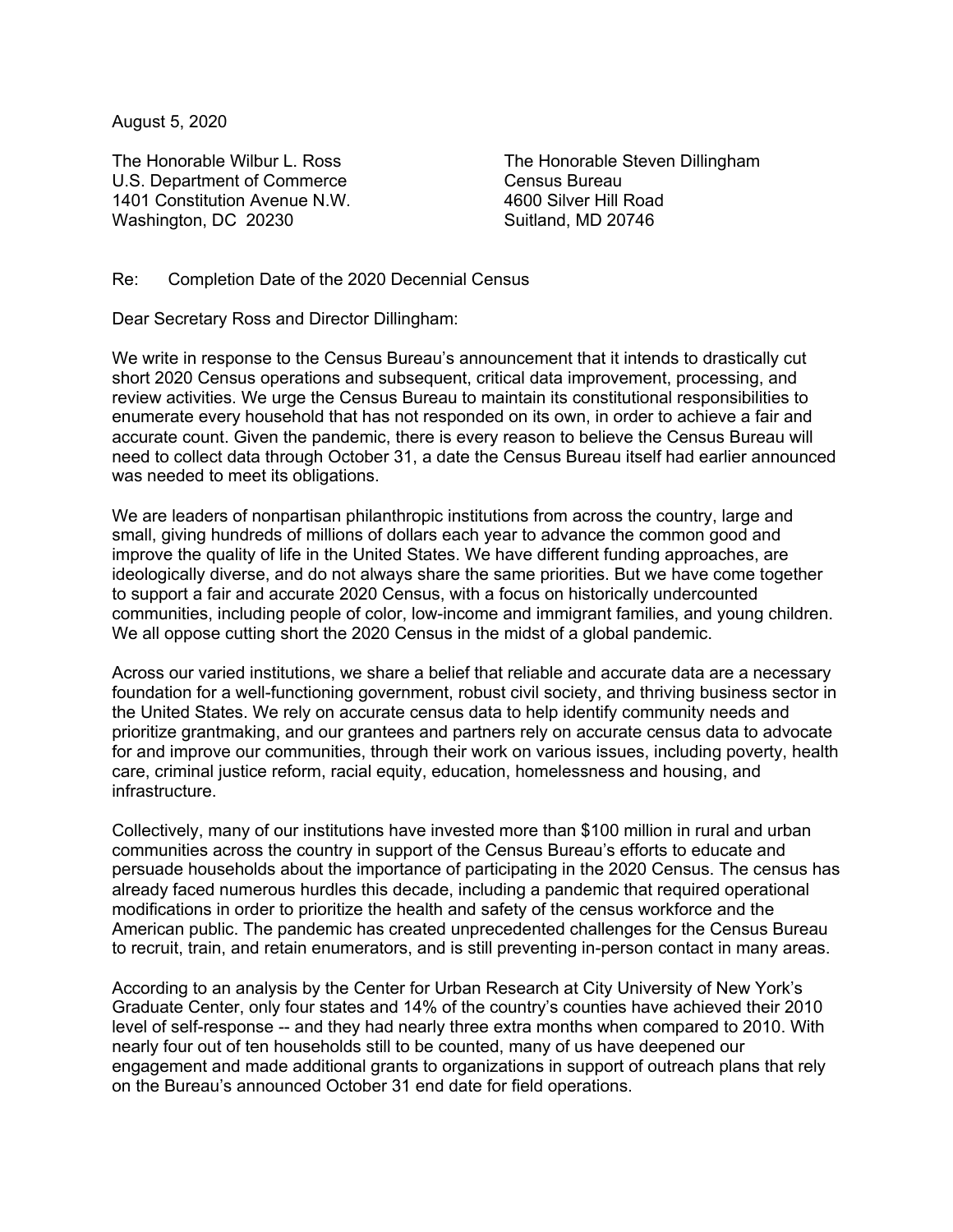Letter from U.S. Philanthropy Leaders RE: Completion Date of the 2020 Decennial Census August 5, 2020 Page 2 of 27

Rushing the census would unnecessarily impair our nation's collective efforts to achieve a fair and accurate 2020 Census. It would hurt a diverse range of rural and urban communities, leaving them underrepresented locally and in Congress and cutting their fair share of federal funding for Medicaid, economic development, child care, schools, road and public transit improvements, home heating assistance for senior citizens, and many more vital services.

For all the reasons stated above, we urge you to maintain the October 31 end date for the door knocking and self-response operations and ensure that the subsequent quality checks and data processing work is done thoroughly and in accordance with the Census Bureau's own quality standards. Thank you for your attention. If you have any questions or need any further information, please contact Gary Bass at the Bauman Foundation (baumanfoundation@baumanfoundation.org).

Sincerely,

Katey Kennedy Executive Director 1440 Foundation Scotts Valley, CA

Anne Bartley President AB Fund San Francisco, CA

Alexie Torres Executive Director Access Strategies Fund Cambridge, MA

Heather Peeler President & CEO ACT for Alexandria Alexandria, VA

Cali Brooks President & CEO Adirondack Foundation Lake Placid, NY

John T. Petures, Jr President & CEO Akron Community Foundation Akron, OH

Jera G. Stribling Executive Director Alabama Giving Birmingham, AL

Trevor Storrs President & CEO Alaska Children's Trust Anchorage, AK

R. Randall Royster President & CEO Albuquerque Community Foundation Albuquerque, NM

Amanda Joyce-Phelps **Director** Allegany County United Way Wellsville, NY

Eileen S. Coogan President & CEO Allegany Franciscan Ministries Palm Harbor, FL

Amy Kitchener Executive Director Alliance for California Traditional Arts Fresno, CA

Deborah T. Velazquez President Altman Foundation New York, NY

Bradford Robb Executive Director Anderson Charitable Foundation Austin, TX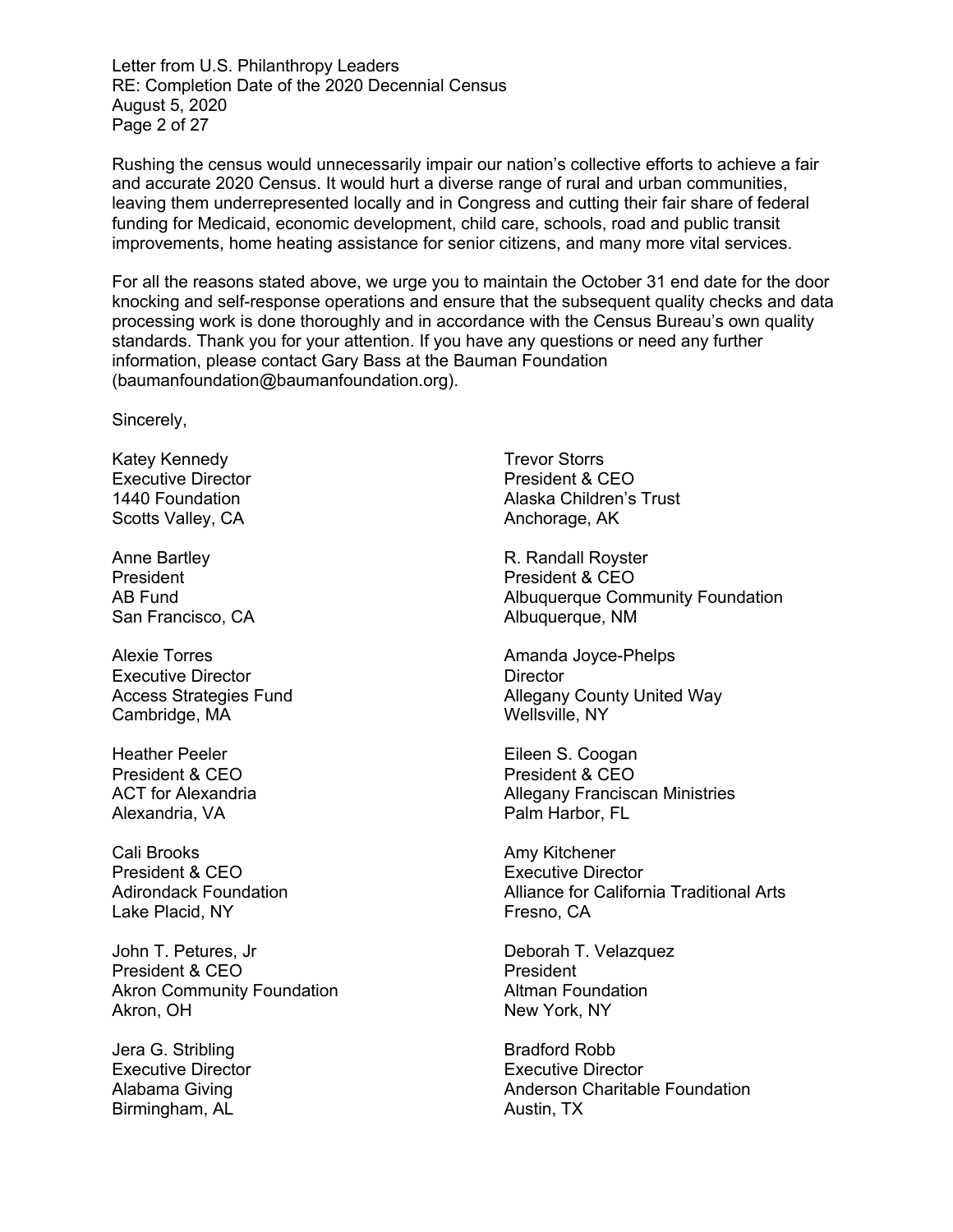Letter from U.S. Philanthropy Leaders RE: Completion Date of the 2020 Decennial Census August 5, 2020 Page 3 of 27

Janet L Delaney President/Trustee Andrew Delaney Foundation Austin, TX

David Goodman Vice-Chairman of the Board of Directors Andrew Goodman Foundation Upper Saddle River, NJ

Sampriti Ganguli Chief Executive Advisor Arabella Advisors Washington, DC

Anna Lefer Kuhn Executive Director ARCA Foundation Washington, DC

Vanetta Abdellatif President & CEO Arcora Foundation Seattle, WA

Steve Seleznow President and Chief Executive Officer Arizona Community Foundation Phoenix, AZ

Laurie Liles President and CEO Arizona Grantmakers Forum Phoenix, AZ

Susan W. DeVenny President & CEO Arras Foundation Lancaster, SC

Elizabeth Rouse President & CEO ArtsMemphis Memphis, TN

Audrey Yamamoto President & Executive Director Asian Pacific Fund San Francisco, CA

Shanaysha Sauls President & CEO Baltimore Community Foundation Baltimore, MD

James E. Canales President Barr Foundation Boston, MA

Gary D. Bass Executive Director Bauman Foundation Washington, DC

Rebecca Golden Director of Programs Ben & Jerry's Foundation South Burlington, VT

Kevin K. Murphy **President** Berks County Community Foundation Reading, PA

Peter Taylor President and CEO Berkshire Taconic Community Foundation Sheffield, MA

Sara Kay Chief Executive Officer Bernard and Anne Spitzer Charitable Trust New York, NY

Kenneth Kuchman Executive Director Bernard E. & Alba Witkin Charitable Foundation Berkeley, CA

Ami Aronson Executive Director Bernstein Family Foundation Washington, DC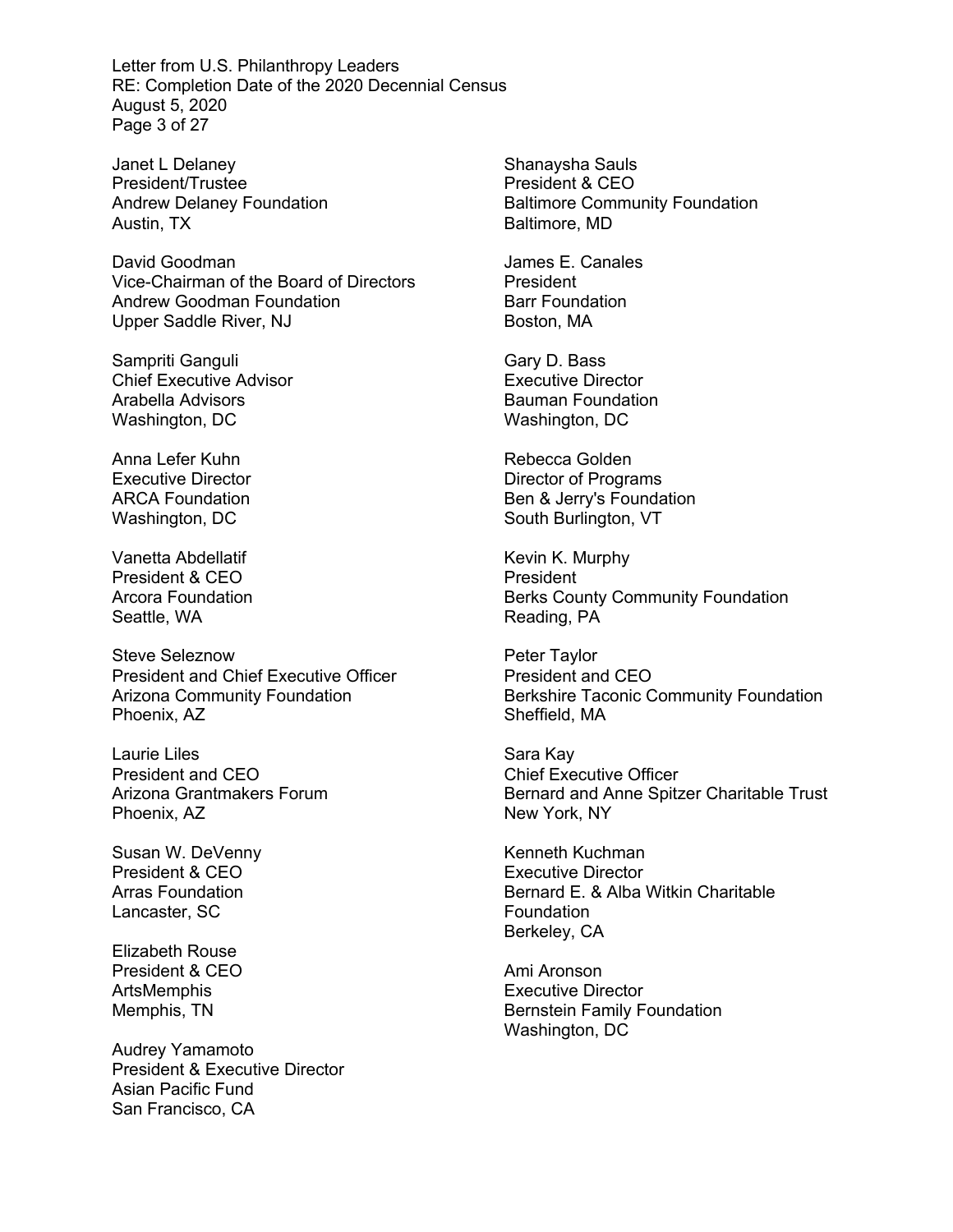Letter from U.S. Philanthropy Leaders RE: Completion Date of the 2020 Decennial Census August 5, 2020 Page 4 of 27

Claire M Solot Managing Director, President & Founder Bigglesworth Family Foundation San Francisco, CA

Yolanda McCray President & CEO Black River United Way Georgetown, SC

Lisa Adkins President/CEO Blue Grass Community Foundation Lexington, KY

Debbie I. Chang President and CEO Blue Shield of California Foundation San Francisco, CA

Karl M. Samp Executive Director Brainerd Lakes Area Community Foundation (BLACF) Brainerd, MN

Betsy Taylor President Breakthrough Strategies & Solutions, LLC Takoma Park, MD

Kevin Schwanfelder President Brindle Foundation Santa Fe, NM

Andrea Perry Program Officer Broad Reach Fund Ellsworth, ME

Cecilia Clarke President and CEO Brooklyn Community Foundation Brooklyn, NY

Betsy G. Abell President Buena Vista Foundation Austin, TX

Denis Hayes CEO Bullitt Foundation Seattle, WA

Jen Ford Reedy President Bush Foundation Saint Paul, MN

Anne H Morin Interim Executive Director Butler Family Fund Washington, DC

Antonia Hernandez President & CEO California Community Foundation Los Angeles, CA

Sandra R. Hernández, MD President and CEO California Health Care Foundation Oakland, CA

Michelle D. Monse President Carl B. & Florence E. King Foundation Dallas, TX

Vartan Gregorian **President** Carnegie Corporation of New York New York, NY

Kathleen D Edwards, Ph.D. President Cedarmere Foundation Seattle, WA

JoAnn Turnquist President & CEO Central Carolina Community Foundation Columbia, SC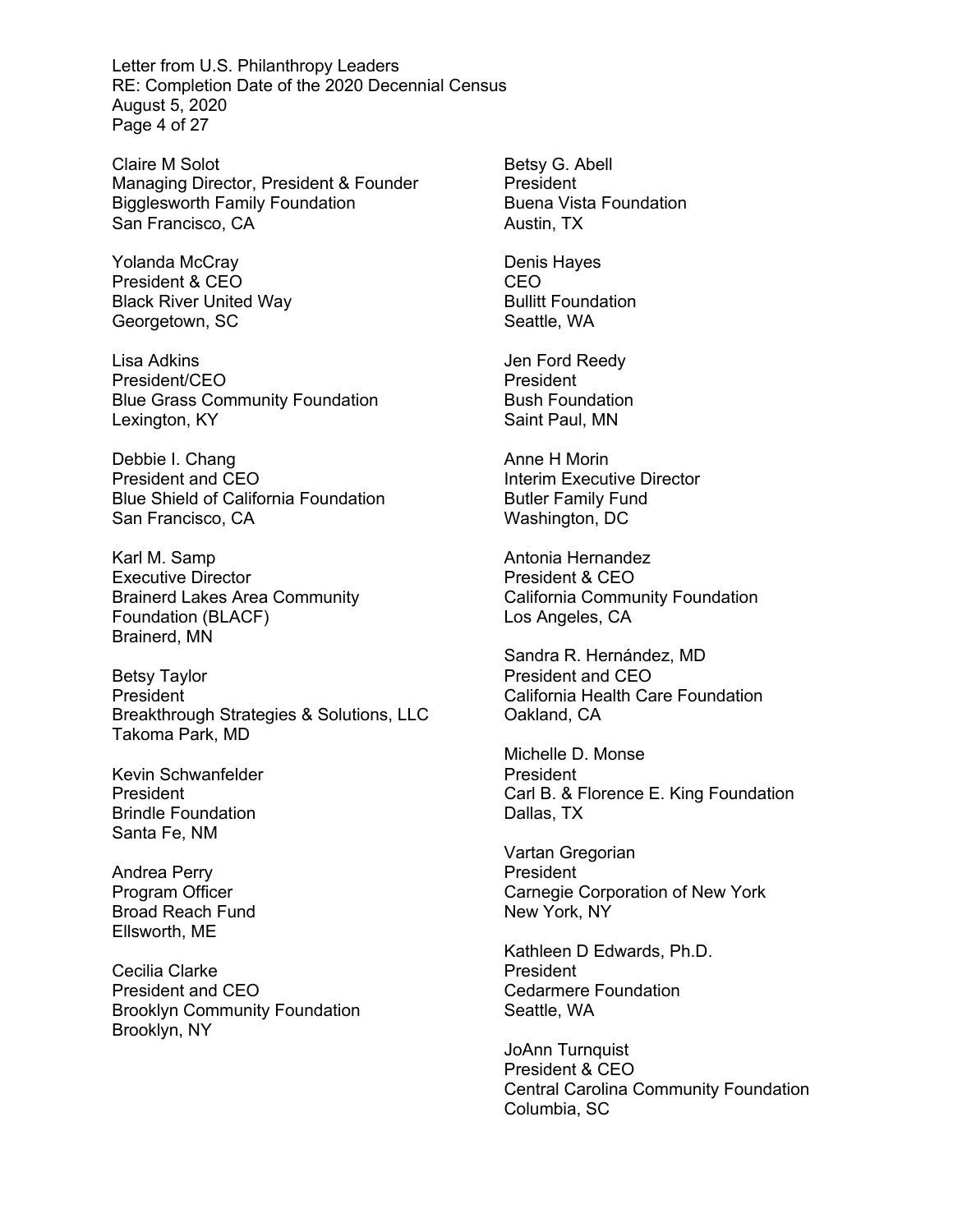Letter from U.S. Philanthropy Leaders RE: Completion Date of the 2020 Decennial Census August 5, 2020 Page 5 of 27

Mark Brewer President/CEO Central Florida Foundation Orlando, FL

Caryl Turnow Executive Director Central Minnesota Community Foundation St. Cloud, MN

Peter A. Dunn President and CEO Central New York Community Foundation Syracuse, NY

Merle C. Chambers Founder Chambers Initiative Denver, CO

Teri A Hansen **PresidentICEO** Charles & Margery Barancik Foundation Sarasota, FL

Stacy Schusterman **Chair** Charles and Lynn Schusterman Family Foundation Tulsa, OK

Ann Phipps Chair Charles H. Phipps Family Foundation Dallas, TX

Julie Sandorf President Charles H. Revson Foundation New York, NY

Ridgway White President and CEO Charles Stewart Mott Foundation Flint, MI

Heather Flaherty Executive Director Chuckanut Health Foundation Bellingham, WA

Darrin Goss Sr. President & CEO Coastal Community Foundation of South Carolina North Charleston, SC

Kyle Rojas Legleiter Senior Director of Public Policy Colorado Health Foundation Denver, CO

David J. Scullin President and CEO Communities Foundation of Texas Dallas, TX

Tatiana Hernandez Chief Executive Officer Community Foundation Boulder County Boulder, CO

Theresa Grimison President and CEO Community Foundation for Brevard Melbourne, FL

Alicia Philipp President Community Foundation for Greater Atlanta Atlanta, GA

Amy E. Owen President/CEO Community Foundation for Loudoun and Northern Fauquier Counties Leesburg, VA

Margaretta Andrews Executive Director Community Foundation for Nantucket Nantucket, MA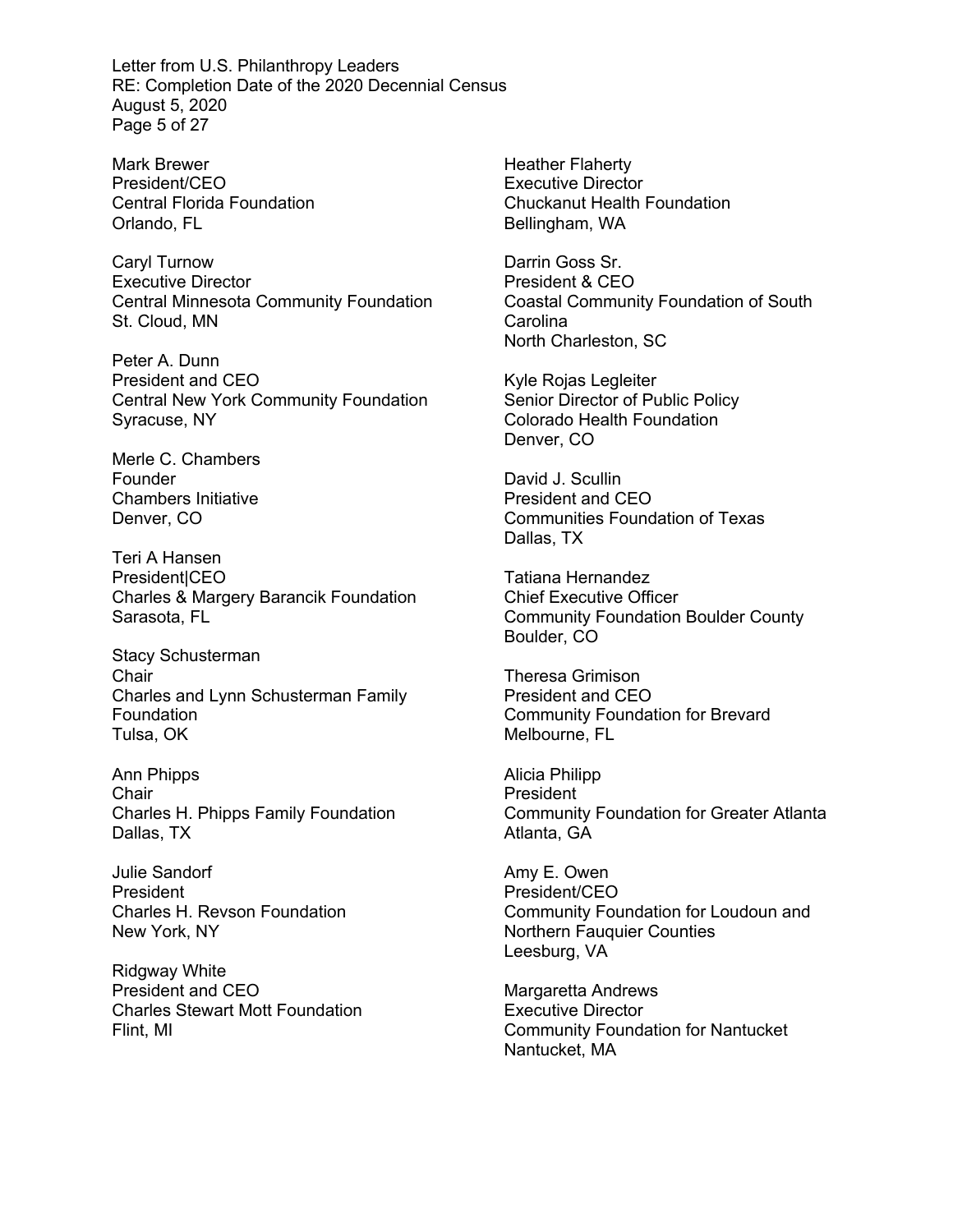Letter from U.S. Philanthropy Leaders RE: Completion Date of the 2020 Decennial Census August 5, 2020 Page 6 of 27

Eileen Ellsworth President and CEO Community Foundation for Northern Virginia Oakton, VA

Mariam C. Noland President Community Foundation for Southeast Michigan Detroit, MI

J Clinton Mabie President and CEO Community Foundation for Southern Arizona Tucson, AZ

Shell K. Berry President and CEO Community Foundation for the CSRA Augusta, GA

Isaiah M. Oliver President & CEO Community Foundation Greater Flint Flint, MI

Curt S. Detjen President & CEO Community Foundation for the Fox Valley Region, Inc. Appleton, WI

John G. Eberle President & CEO Community Foundation for the Greater Capital Region Albany, NY

Kathryn H. Dennis President Community Foundation of Central Georgia Macon, GA

John D. Baker Executive Director Community Foundation of Central Missouri Columbia, MO

Randi Hewit President Community Foundation of Elmira-Corning and the Finger Lakes Horseheads, NY

Christopher Nanni President & CEO Community Foundation of Greater Birmingham Birmingham, AL

Robert M. Fockler **President** Community Foundation of Greater Memphis Memphis, TN

Megan Barber Allende President/CEO Community Foundation of Mendocino **County** Ukiah, CA

Hans Dekker President Community Foundation of New Jersey Morristown, NJ

Terra V. Winter President and CEO Community Foundation of Southern New Mexico Las Cruces, NM

Rose Meissner President Community Foundation of St. Joseph **County** South Bend, IN

Brian Fogle President/CEO Community Foundation of the Ozarks Springfield, MO

Stephen P Warren **President** Community Foundation of West Texas Lubbock, TX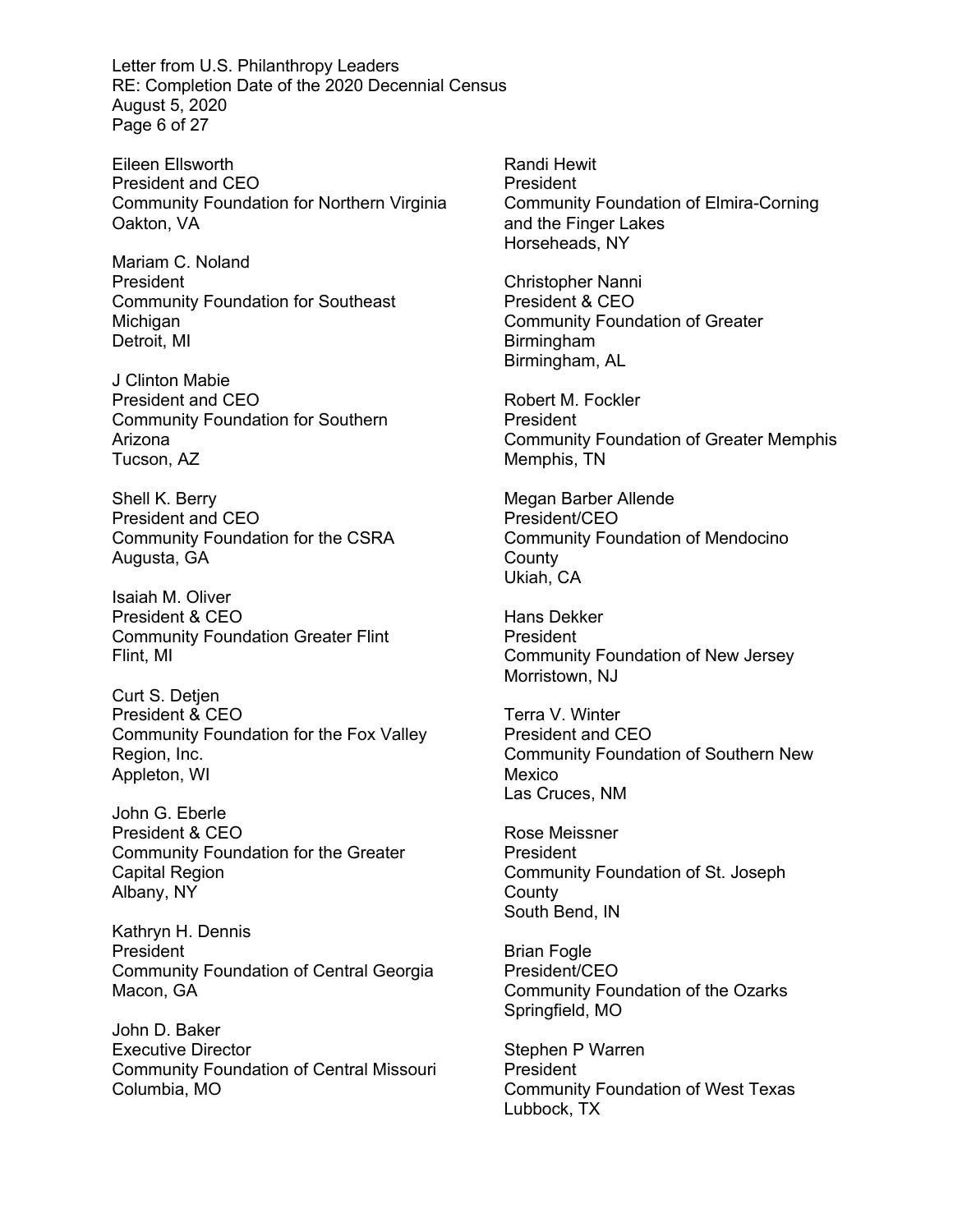Letter from U.S. Philanthropy Leaders RE: Completion Date of the 2020 Decennial Census August 5, 2020 Page 7 of 27

Katie Allan Zobel President and CEO Community Foundation of Western **Massachusetts** Springfield, MA

Sally J. Cross, CFRE President & CEO Community Foundations of the Hudson Valley Poughkeepsie, NY

Josh Schachter **Director** CommunityShare Tucson, AZ

Ellen Friedman Executive Director Compton Foundation San Francisco, CA

Dolores E. Roybal Executive Director Con Alma Health Foundation Santa Fe, NM

Yanique Redwood President and CEO Consumer Health Foundation Washington, DC

Victoria Grasso President Cooper Foundation Lincoln, NE

Kyle Caldwell President & CEO Council of Michigan Foundations Detroit, MI

Maria Vizcarrondo President and CEO Council of New Jersey Grantmakers Trenton, NJ

David Kass Vice President, Government Affairs & Strategic Communications Council on Foundations Washington, DC

Maryanne Mott Founder/Trustee CS Fund Petaluma, CA

Mary K Friskics-Warren Executive Director Dan and Margaret Maddox Fund Nashville, TN

Stuart Comstock-Gay President & CEO Delaware Community Foundation Wilmington, DE

Joe Goldman **President** Democracy Fund Washington, DC

Tory Dietel Hopps Managing Partner Dietel and Partners Cumberland, ME

Barbara Dobkin **Trustee** Dobkin Family Foundation New Canaan, CT

David Geenen President and CEO Doris & Victor Day Foundation Rock Island, IL

James W. Head President and CEO East Bay Community Foundation Oakland, CA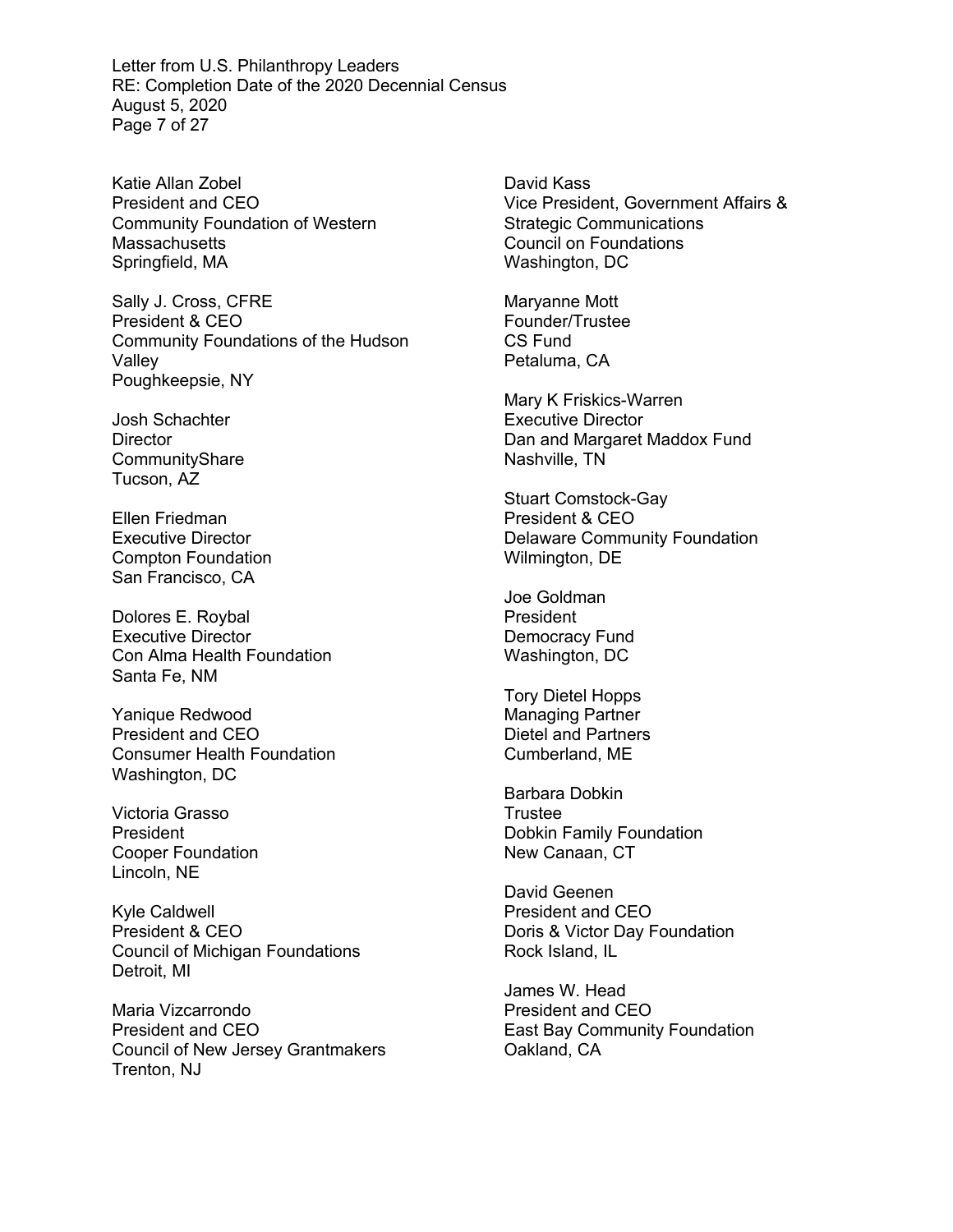Letter from U.S. Philanthropy Leaders RE: Completion Date of the 2020 Decennial Census August 5, 2020 Page 8 of 27

Susan Bornick Executive Director Eau Claire Community Foundation Eau Claire, WI

George Tang Managing Director Educate Texas at Communities Foundation of Texas Dallas, TX

Lori Bezahler President Edward W. Hazen Foundation Brooklyn, NY

Megan Shore Policy and Strategy Director Elmina B. Sewall Foundation Freeport, ME

Erin M. Cinelli Executive Director Emanuel & Pauline A. Lerner Foundation Portland, ME

Jeffrey Bell Interim President Empire Health Foundation Spokane, WA

Yvonne Goldsberry, PhD President Endowment for Health Concord, NH

Edward Lloyd President Environmental Endowment for New Jersey. Inc. Trenton, NJ

Elena M. Marks President & CEO Episcopal Health Foundation Houston, TX

Juanita F Francis, RN, MBA President/CEO F2 Family Foundation Paradise Valley, AZ

Paulette Meyer **President** Faultline Foundation San Francisco, CA

Mark Murray Vice President of Programs and Administration Field Foundation Chicago, IL

Tammy McLeod President & CEO Flinn Foundation Phoenix, AZ

Susan Towler Vice President Florida Blue Foundation Jacksonville, FL

Ben Chandler President/CEO Foundation for a Healthy Kentucky Louisville, KY

William E. Hoffman Interim President and CEO Florida Philanthropic Network, Inc. Tampa, FL

Darren Walker President Ford Foundation New York, NY

Geales Gavin Sands Executive Director Frances P. Bunnelle Foundation Pawleys Island, SC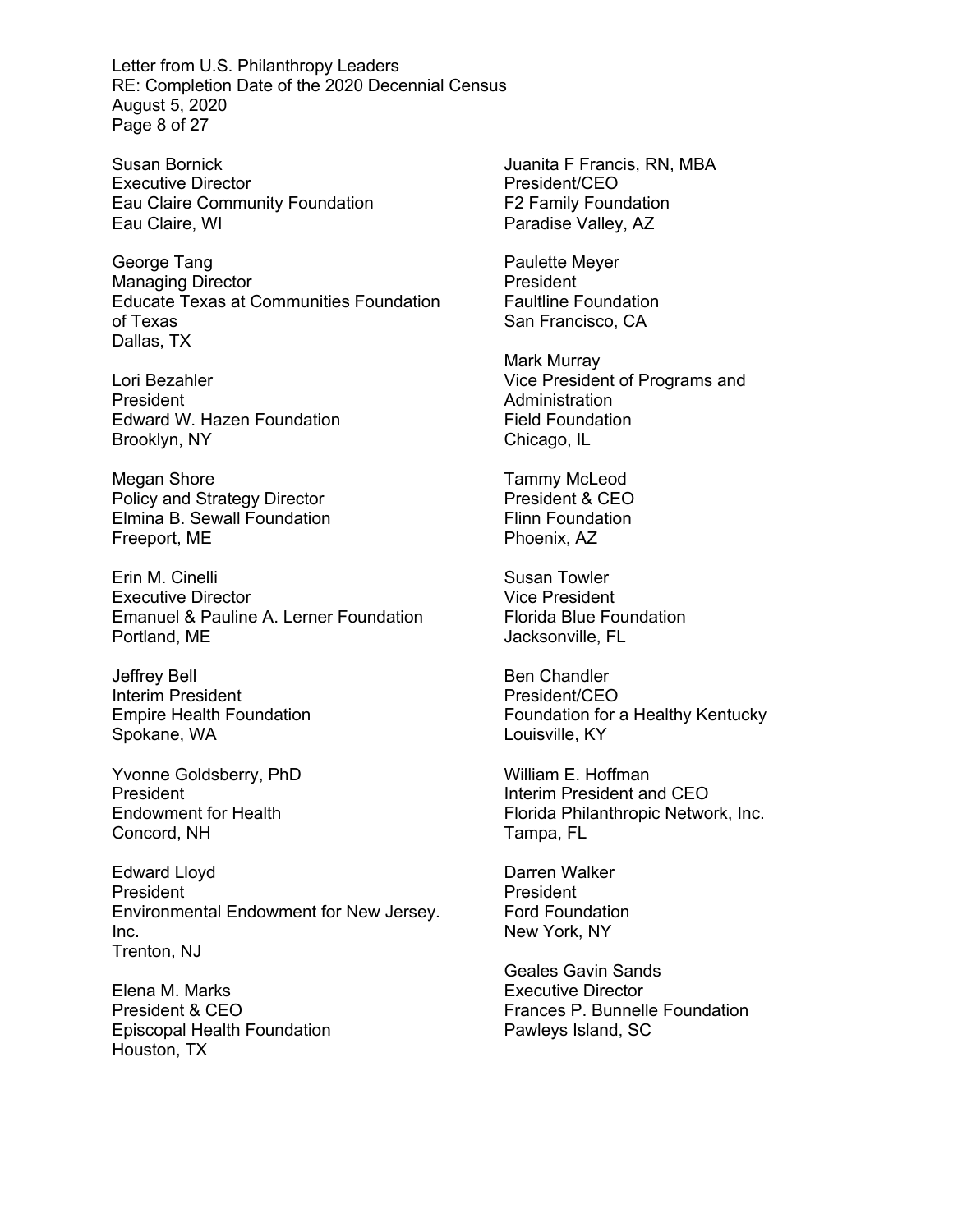Letter from U.S. Philanthropy Leaders RE: Completion Date of the 2020 Decennial Census August 5, 2020 Page 9 of 27

John L Barnes Executive Director Funders Concerned About AIDS Washington, DC

Amanda Andere CEO Funders Together to End Homelessness Reston, VA

Kristin Purdy Executive Director Funders' Committee for Civic Participation Washington, DC

Dimple Abichandani Executive Director General Service Foundation Berkeley, CA

Linda McDavitt President/CEO Genevieve and Ward Orsinger Foundation San Antonio, TX

Christopher Shaw Executive Director George and Fay Young Foundation Dallas, TX

Gayle M. Ober President George Family Foundation Minneapolis, MN

Tanuja M. Dehne President & CEO Geraldine R. Dodge Foundation Morristown, NJ

John Hecklinger President and CEO Global Fund for Children Washington, DC

Daranee Petsod President Grantmakers Concerned with Immigrants and Refugees Sebastopol, CA

Kendall Clawson President & CEO Grantmakers of Oregon and SW Washington Portland, OR

Barbara Sieck Taylor Executive Director Grantmakers of Western Pennsylvania Pittsburgh, PA

Nancy E. Bales Executive Director Gray Family Foundation Portland, OR

Lynn I. Hutto Interim Executive Director Greater Columbia Community Relations Council Columbia, SC

Deborah Wilkerson President & CEO Greater Kansas City Community Foundation Kansas City, MO

William J. Bodine President & CEO Greater Lynchburg Community Foundation Lynchburg, VA

Ellen Gilligan President & CEO Greater Milwaukee Foundation Milwaukee, WI

Andy Kopplin President and CEO Greater New Orleans Foundation New Orleans, LA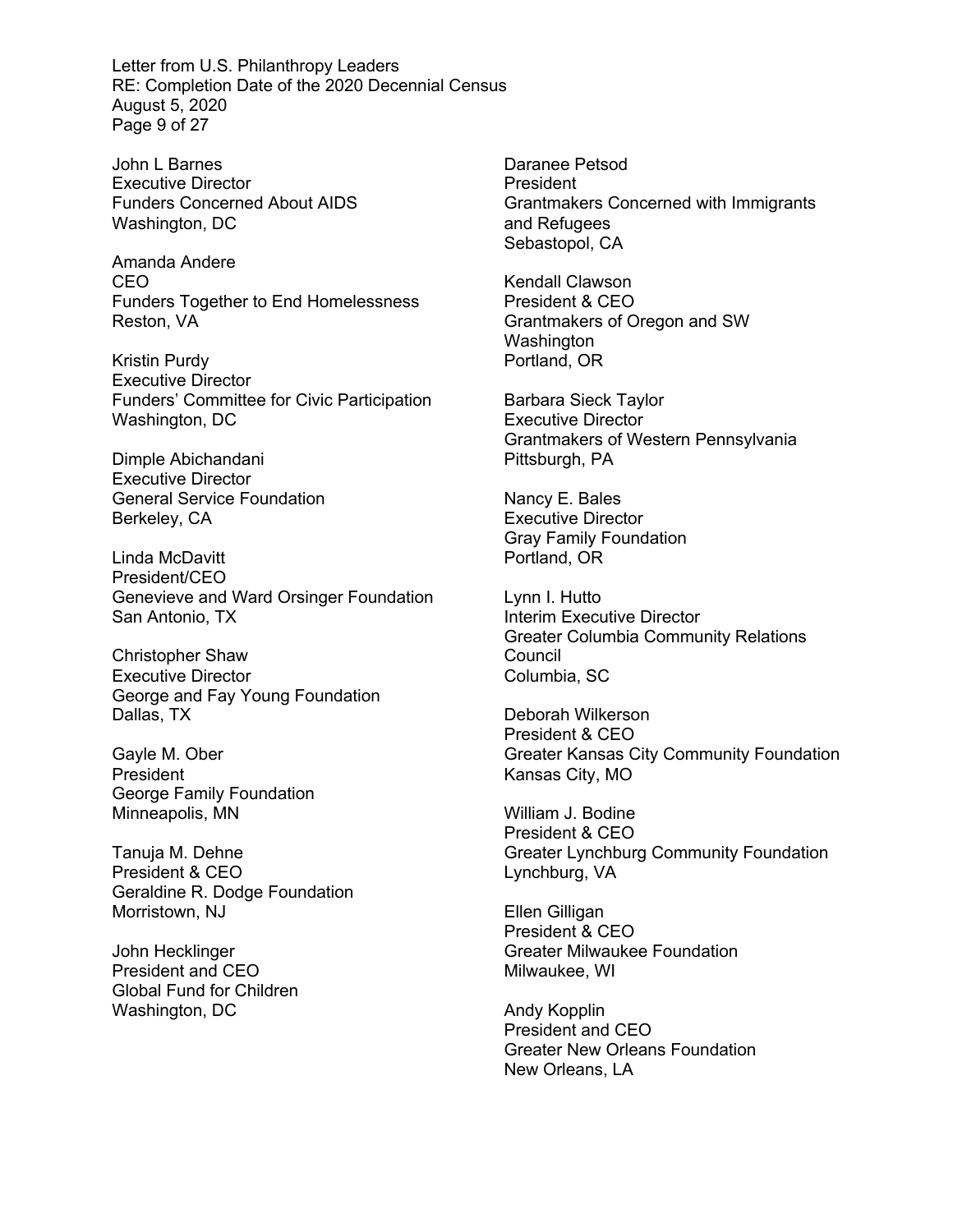Letter from U.S. Philanthropy Leaders RE: Completion Date of the 2020 Decennial Census August 5, 2020 Page 10 of 27

Kathi Littmann, Ed.D CEO, President Greater Tacoma Community Foundation Tacoma, WA

Keith Burwell President & CEO Greater Toledo Community Foundation Toledo, OH

Katy Smith Executive Director Greenville Partnership for Philanthropy Greenville, SC

Quanita Toffie Senior Director Groundswell Action Fund Miami, FL

Anne Guerrant President/CEO Guerrant Foundation Gilbert, AZ

Mark S. Pritchett President | CEO Gulf Coast Community Foundation Venice, FL

Lisa K. Simmons President Harold Simmons Foundation Dallas, TX

Jay Williams President and CEO Hartford Foundation for Public Giving Hartford, CT

Michelle Kauhane Senior Vice President Hawaii Community Foundation Honolulu, HI

Ansje Miller Executive Director Health and Environmental Funders Network Hillsborough, NC

Qiana Thomason President/CEO Health Forward Foundation Kansas City, MO

Nora OBrien-Suric, PhD **President** Health Foundation for Western and Central New York Buffalo, NY

Steven E. Marcus President and CEO Health Foundation of South Florida Miami, FL

Russell Johnson President, CEO HealthSpark Foundation Colmar, PA

Maria S. Pesqueira President Healthy Communities Foundation Riverside, IL

Katherine Heil President Heil Family Foundation Milwaukee, WI

Deanna Gomby President & CEO & Paul J. Luna President & CEO Helios Education Foundation Phoenix, AZ

Amy Segal Shorey Program Director & Myron Miller Trustee Herman and Frieda L. Miller Foundation Boston, MA

Mary Stranahan **Founder** High Stakes Foundation Missoula, MT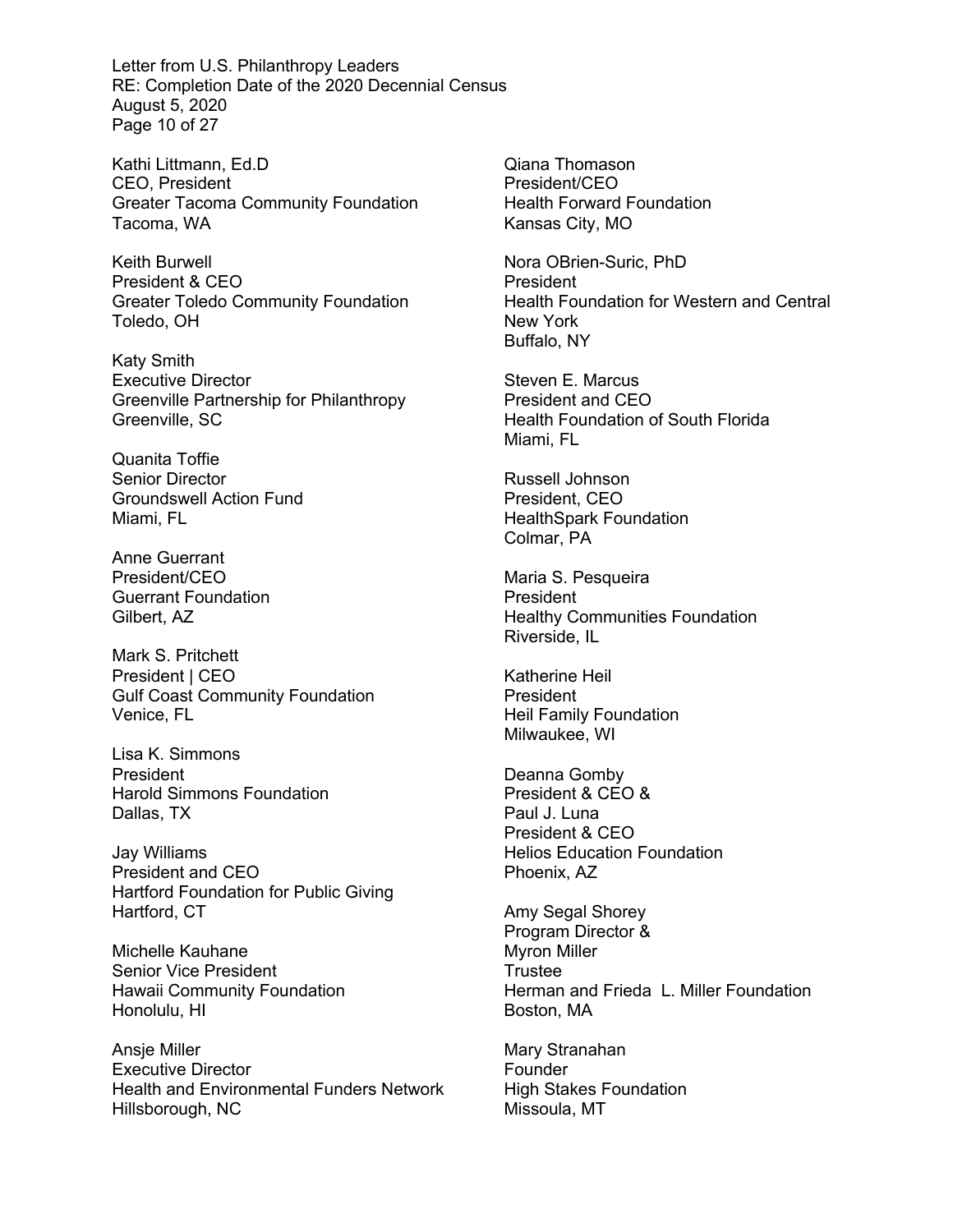Letter from U.S. Philanthropy Leaders RE: Completion Date of the 2020 Decennial Census August 5, 2020 Page 11 of 27

Nat Chioke Williams Executive Director Hill-Snowdon Foundation Washington, DC

Ana Marie Argilagos President and CEO Hispanics in Philanthropy Oakland, CA

Octavio N. Martinez, Jr., MD, MPH Executive Director Hogg Foundation for Mental Health Austin, TX

Nikki H. Vernick President and CEO Horizon Foundation Columbia, MD

Dara Johnson Executive Director Horning Family Foundation Washington, DC

Ann B. Stern President and CEO Houston Endowment Houston, TX

David Y.S. Moy Interim Executive Director Hyams Foundation Boston, MA

Karen Bilowith President and CEO Idaho Community Foundation Boise, ID

Jocelyn D. Larkin Executive Director Impact Fund Berkeley, CA

Richard Marker Founder/Co-Principal Institute for Wise Philanthropy Bethesda, MD

Anne McEnany President & CEO International Community Foundation National City, CA

Kari McCann Boutell President Iowa Council of Foundations West Des Moines, IA

Lori Jackson President and CEO Jane Bancroft Robinson Foundation Washington, DC

Mary Phan-Gruber CEO Jefferson Regional Foundation Pittsburgh, PA

Ben Cameron President Jerome Foundation St Paul, MN

Eric M. Robbins President/CEO Jewish Federation of Greater Atlanta Atlanta, GA

Robert J. Reid Chief Executive Officer JF Maddox Foundation Hobbs, NM

Tony Cipollone President and CEO John T. Gorman Foundation Portland, ME

Tish Young McCutchen **Director** Jolley Foundation Greenville, SC

Richard Alden Feldon Director of Programs Jonathan Logan Family Foundation Oakland, CA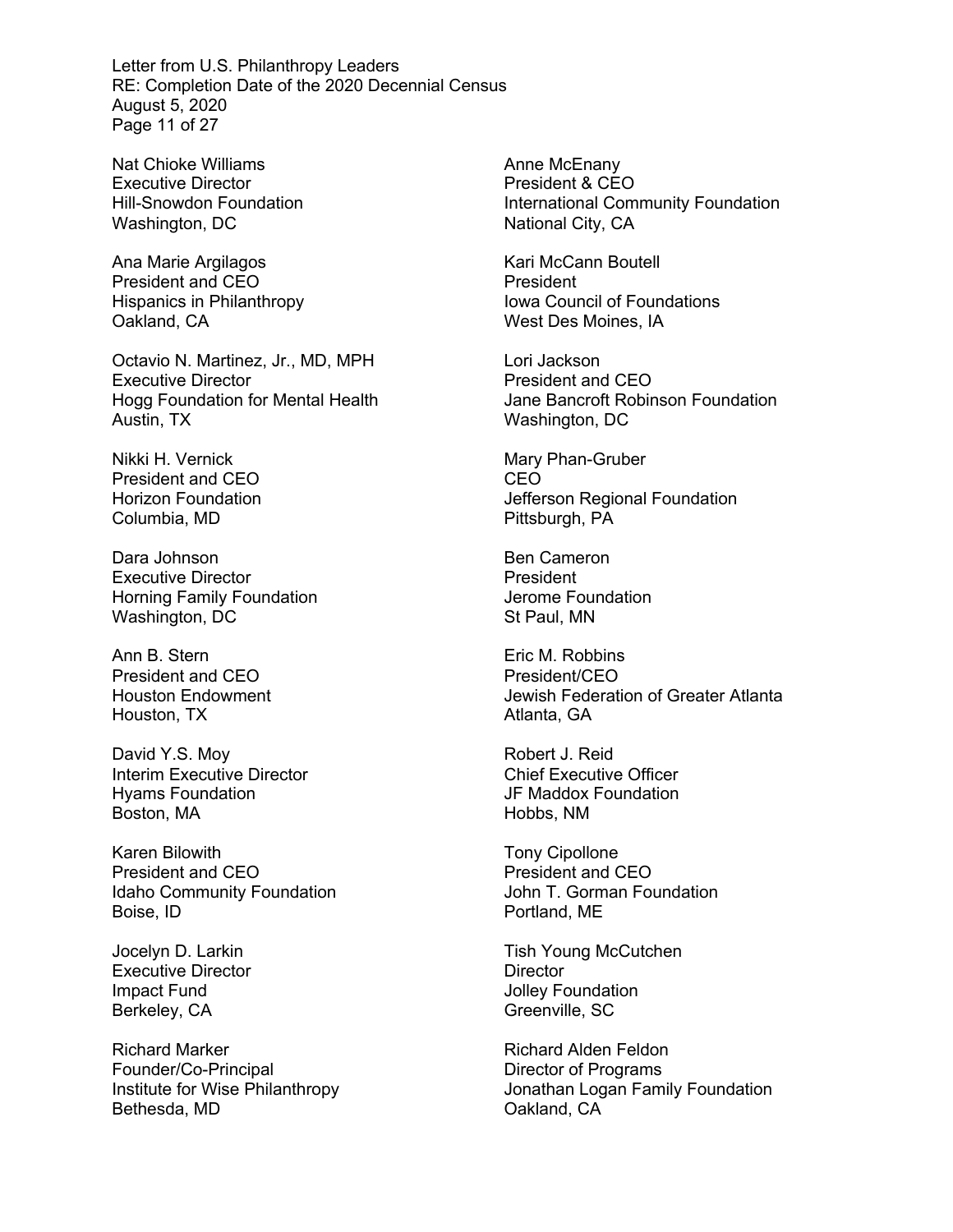Letter from U.S. Philanthropy Leaders RE: Completion Date of the 2020 Decennial Census August 5, 2020 Page 12 of 27

Svetlana Hutfles Executive Director Kansas Association of Community **Foundations** Hutchinson, KS

Reginald L. Robinson President and CEO Kansas Health Foundation Wichita, KS

Jamie Schloegel, CFRE Executive Director La Crosse Community Foundation La Crosse, WI

Kristen Beall Watson President & CEO Kern Community Foundation Bakersfield, CA

Lina Park Executive Director Korean American Community Foundation of San Francisco San Jose, CA

Barbara Lamb Board President Lamb Foundation Lake Oswego, OR

Samuel J. Bressi President & CEO Lancaster County Community Foundation Lancaster, PA

Jacqueline Martinez Garcel CEO Latino Community Foundation San Francisco, CA

Carlos Martinez President and CEO Latino Community Foundation of Colorado Denver, CO

Gilda (Gigi) Pedraza Executive Director Latino Community Fund Inc. Atlanta, GA

Lilliane Ballesteros Executive Director Latino Community Fund of Washington State Seattle, WA

Laura Seaman CEO League of California Community Foundations San Jose, CA

Christe McCoy-Lawrence Co-president League of Women Voters of South Carolina Columbia, SC

Alan S. Davis **President** Leonard and Sophie Davis Fund San Francisco, CA

Lewis G Schaeneman III President & Director Lewis G. Schaeneman, Jr. Foundation, Inc. Hamden, CT

Unmi Song President Lloyd A. Fry Foundation Chicago, IL

Julia Baer-Cooper Philanthropic Advisor Lois and Richard England Family **Foundation** Washington, DC

David Okorn Executive Director Long Island Community Foundation Melville, NY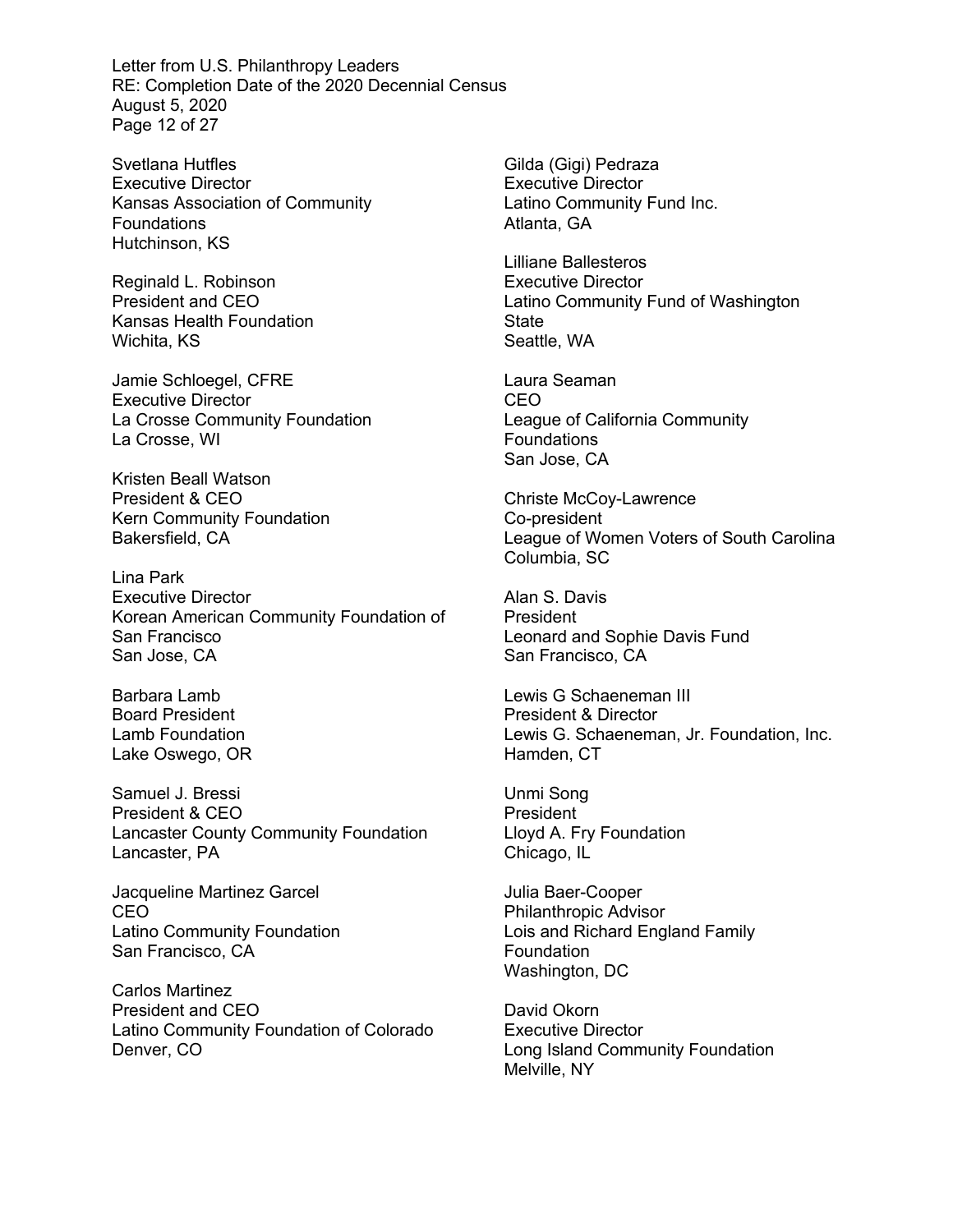Letter from U.S. Philanthropy Leaders RE: Completion Date of the 2020 Decennial Census August 5, 2020 Page 13 of 27

Craig C Kelley Managing Trustee Lora & Martin Kelley Family Foundation Portland, OR

Rachel Kizielewicz Executive Director Los Alamos Community Foundation Los Alamos, NM

Susan Adelman President & Jamie Merisotis President and CEO Lumina Foundation Indianapolis, IN

Tom Linfield Vice President of Community Impact & Robert Sorge President & CEO Madison Community Foundation Madison, WI

Catherine Crystal Foster CEO Magnify Community Los Altos, CA

Steven Rowe President & CEO Maine Community Foundation Ellsworth, ME

Barbara Leonard, MPH President and CEO Maine Health Access Foundation August, ME

Jeannette Andre President & CEO Maine Philanthropy Center Portland, ME

Dr. Thomas Peters President & CEO Marin Community Foundation Novato, CA

David P. Miles President Marion and Henry Bloch Family Foundation and The H & R Block Foundation Kansas City, MO

Justin Maxson Chief Executive Officer Mary Reynolds Babcock Foundation Winston-Salem, NC

A. Sparks Executive Director Masto Foundation San Francisco, CA

Elizabeth Ripley Chief Executive Officer Mat-Su Health Foundation Wasilla, AK

Michele Rone Cooper Executive Director McAuley Ministries Foundation Pittsburgh, PA

Wendy Lewis Executive Director McCune Charitable Foundation Santa Fe, NM

Pamela Wheelock Interim President McKnight Foundation Minneapolis, MN

Becky Goss President/CEO McPherson County Community Foundation McPherson, KS

Rita M Cortes Executive Director Menorah Heritage Foundation Overland Park, KS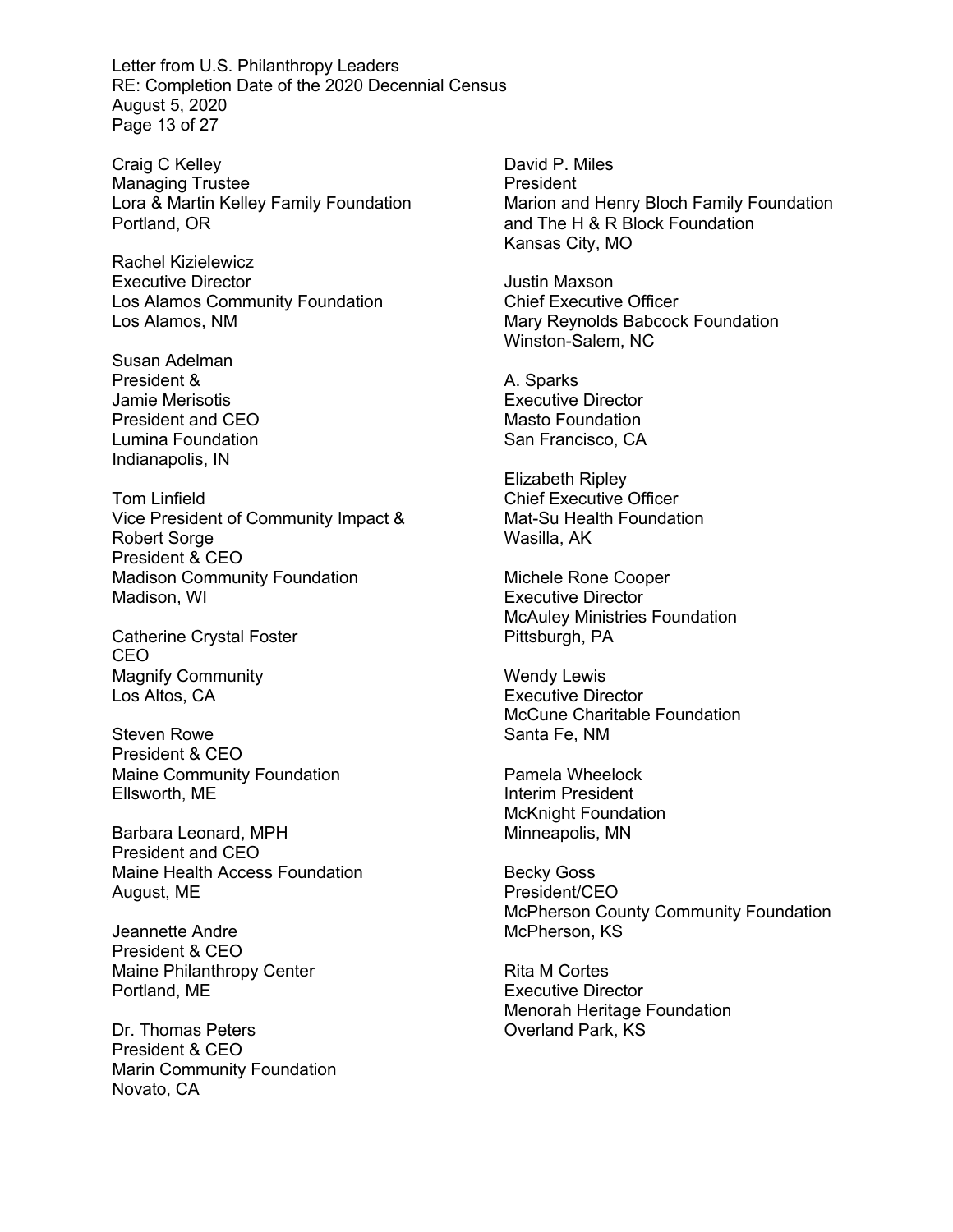Letter from U.S. Philanthropy Leaders RE: Completion Date of the 2020 Decennial Census August 5, 2020 Page 14 of 27

Jay Beckner President Mertz Gilmore Foundation New York, NY

Jaime Wesolowski President & CEO Methodist Healthcare Ministries of South Texas, Inc. San Antonio, TX

Nicky Goren President and CEO Meyer Foundation Washington, DC

Gayla Brockman President and CEO Michael Reese Health Trust Chicago, IL

James W. Byrd James W. Byrd Midwest Asset Management, Inc. Middleton, WI

Susie Brown President Minnesota Council on Foundations Minneapolis, MN

Sammy L. Moon Executive Director Mississippi Alliance of Nonprofits and Philanthropy Jackson, MS

Bob Hughes President & CEO Missouri Foundation for Health St. Louis, MO

Kevin Dean Chief Executive Officer Momentum Nonprofit Partners Memphis, TN

Donna Dalton Executive Director Mortenson Family Foundation Minneapolis, MN

Debbie J. Ahl Executive Director Mount Baker Foundation Bellingham, WA

Jay Luxenberg President Mount Zion Health Fund San Francisco, CA

Mitchell Balk **President** Mt. Sinai Health Care Foundation Cleveland, OH

Susan E. Balbas Executive Director Na'ah Illahee Fund Seattle, WA

Terence P. Mulligan President Napa Valley Community Foundation Napa, CA

Leticia Peguero Vice President of Programs Nathan Cummings Foundation New York, NY

Joanna Kong Co-Chair National Asian American Community Foundation Irvine, CA

Adriana Rocha President Neighborhood Funders Group Oakland, CA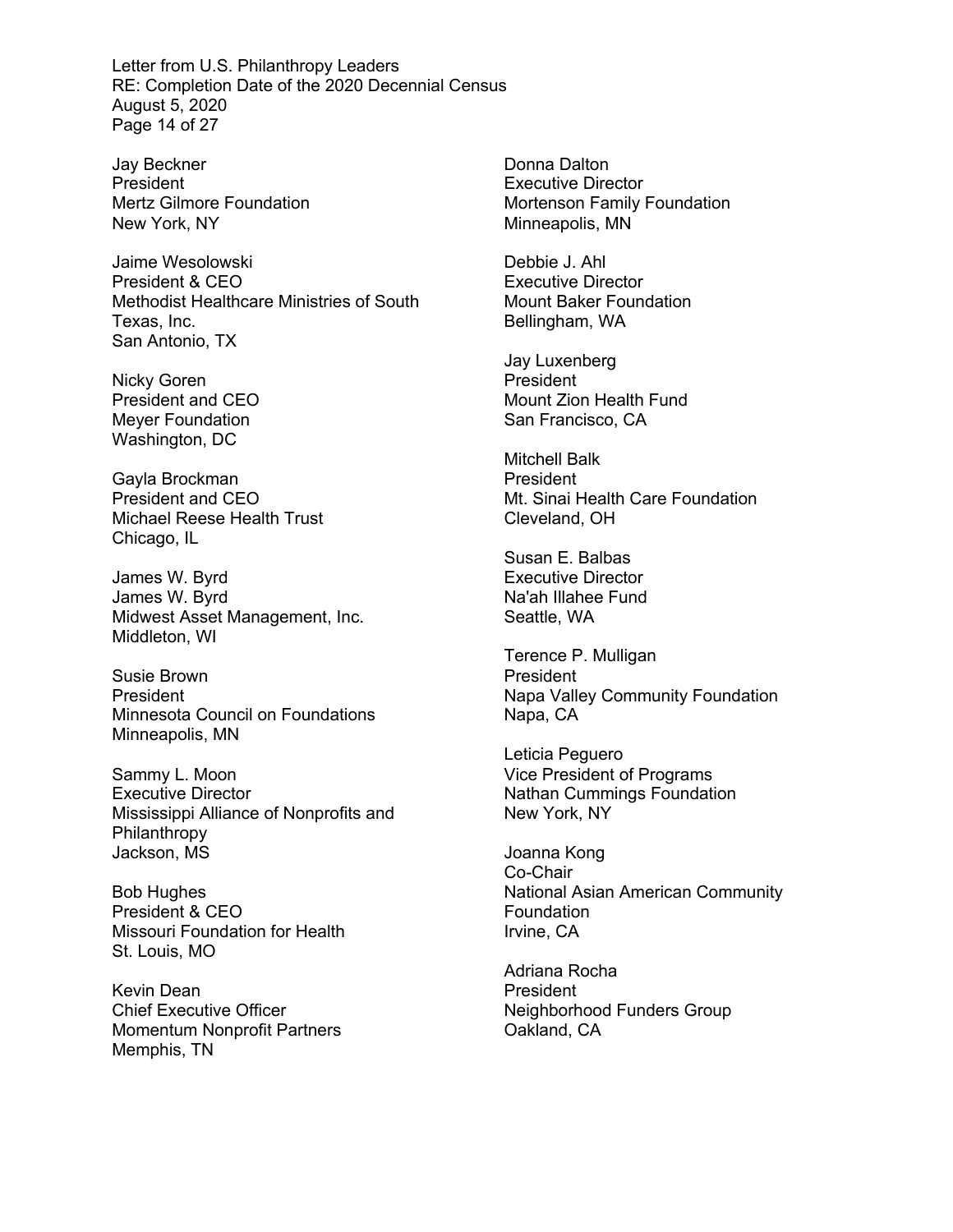Letter from U.S. Philanthropy Leaders RE: Completion Date of the 2020 Decennial Census August 5, 2020 Page 15 of 27

Nell Newman President Nell Newman Foundation Santa Cruz, CA

Michele Lord **President** NEO Philanthropy New York, NY

Gian F. Brosco, Esq. President & CEO Nevada Community Foundation Las Vegas, NV

Cathy Edwards Executive Director New England Foundation for the Arts Boston, MA

Bonnie Kapp President & CEO New Morning Foundation Columbia, SC

Lorie Slutsky President New York Community Trust New York, NY

Maria Mottola Executive Director New York Foundation New York, NY

Gene D'Adamo President and CEO Nina Mason Pulliam Charitable Trust Indianapolis, IN

Jennifer Tolle Whiteside President North Carolina Community Foundation Raleigh, NC

Caitlin Baggott Davis Executive Director North Star Civic Foundation Portland, OR

Jennifer Ching Executive Director North Star Fund New York, NY

Patricia N. Mathews President & CEO Northern Virginia Health Foundation Alexandria, VA

Kevin Walker President and CEO Northwest Area Foundation Saint Paul, MN

Guy Rovezzi President Northwest Connecticut Community Foundation, Inc. Torrington, CT

Jesse Beason President & CEO Northwest Health Foundation Portland, OR

Nate Dorr Vice President for Advocacy Northwest Minnesota Foundation Bemidji, MN

Corinne L. Ribble Executive Director NY Funders Alliance Syracuse, NY

Jake Goodman Executive Director Opportunity Fund Pittsburgh, PA

Shelley M. Hoss President and CEO Orange County Community Foundation Newport Beach, CA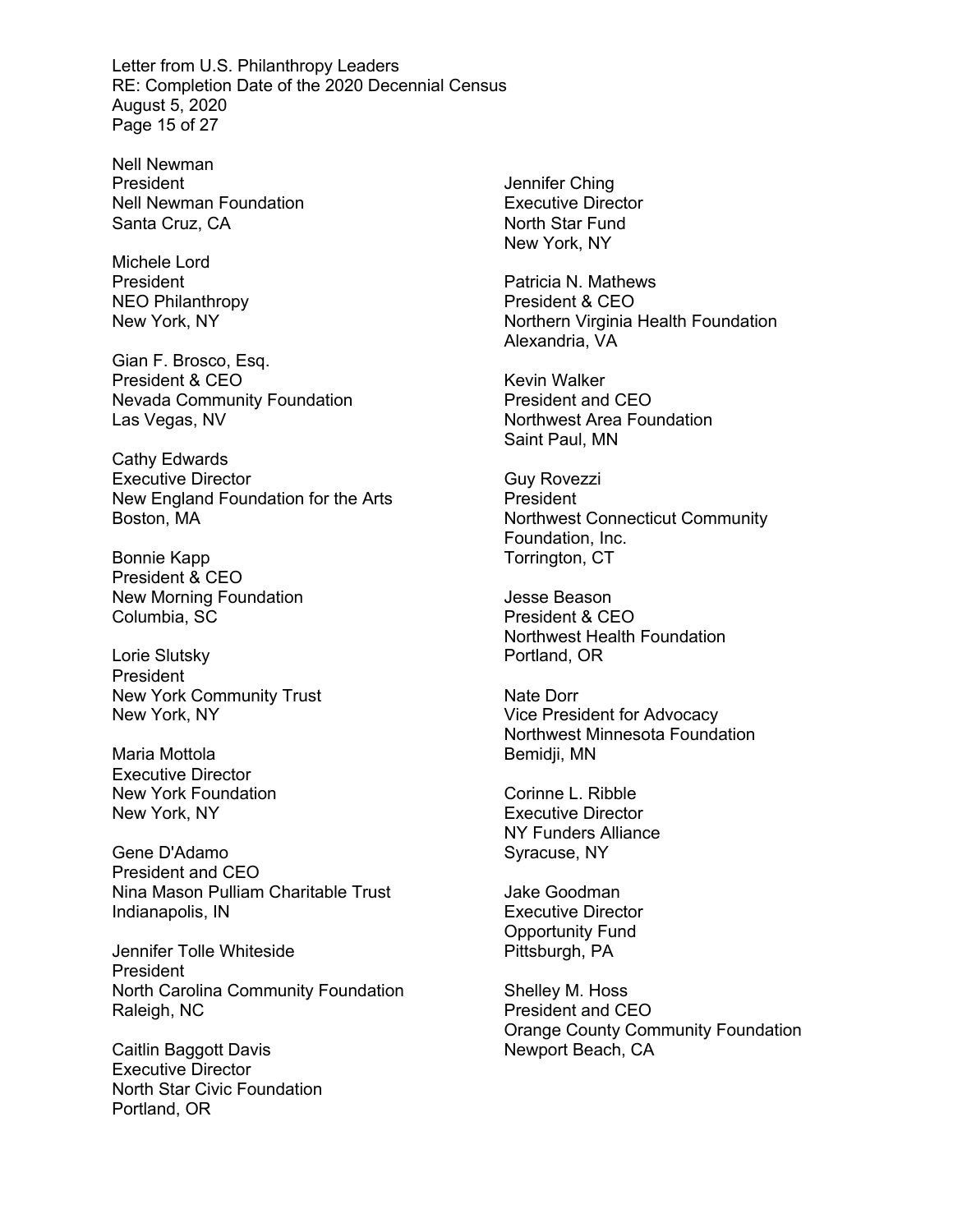Letter from U.S. Philanthropy Leaders RE: Completion Date of the 2020 Decennial Census August 5, 2020 Page 16 of 27

Taryn Palumbo Executive Director Orange County Grantmakers Newport Beach, CA

Max Williams President and CEO Oregon Community Foundation Portland, OR

Marian Blankenship Executive Director PacificSource Foundation for Health Improvement Springfield, OR

Connie Malloy Executive Director Panta Rhea Foundation Pasadena, CA

Roberta Norman Interim Co-Director Park Foundation, Inc. Ithaca, NY

Jennifer DeVoll President & CEO Pasadena Community Foundation Pasadena, CA

Tracy J. Yellen CEO Paso del Norte Community Foundation El Paso, TX

Valerie Kind-Rubin Managing Trustee Patricia Kind Family Foundation Philadelphia, PA

Pedro A. Ramos President & CEO Philadelphia Foundation Philadelphia, PA

Ann Marie Healy Executive Director Philadelphia Health Partnership Philadelphia, PA

Steve Barton, Christine Essel, Debbie McKeon, and Phuong Quach Presidents & CEOs Philanthropy California California, CA

Joanne Kelley CEO Philanthropy Colorado Denver, CO

Jeffrey Poulos Chief Executive Officer Philanthropy Massachusetts Boston, MA

Sidney R. Hargro President Philanthropy Network Greater Philadelphia Philadelphia, PA

Ronna Brown President Philanthropy New York New York, NY

Kiran Ahuja CEO Philanthropy Northwest Seattle, WA

Deborah Aubert Thomas President & CEO Philanthropy Ohio Columbus, OH

Tony Fundaro President and CEO Philanthropy Southwest Dallas, TX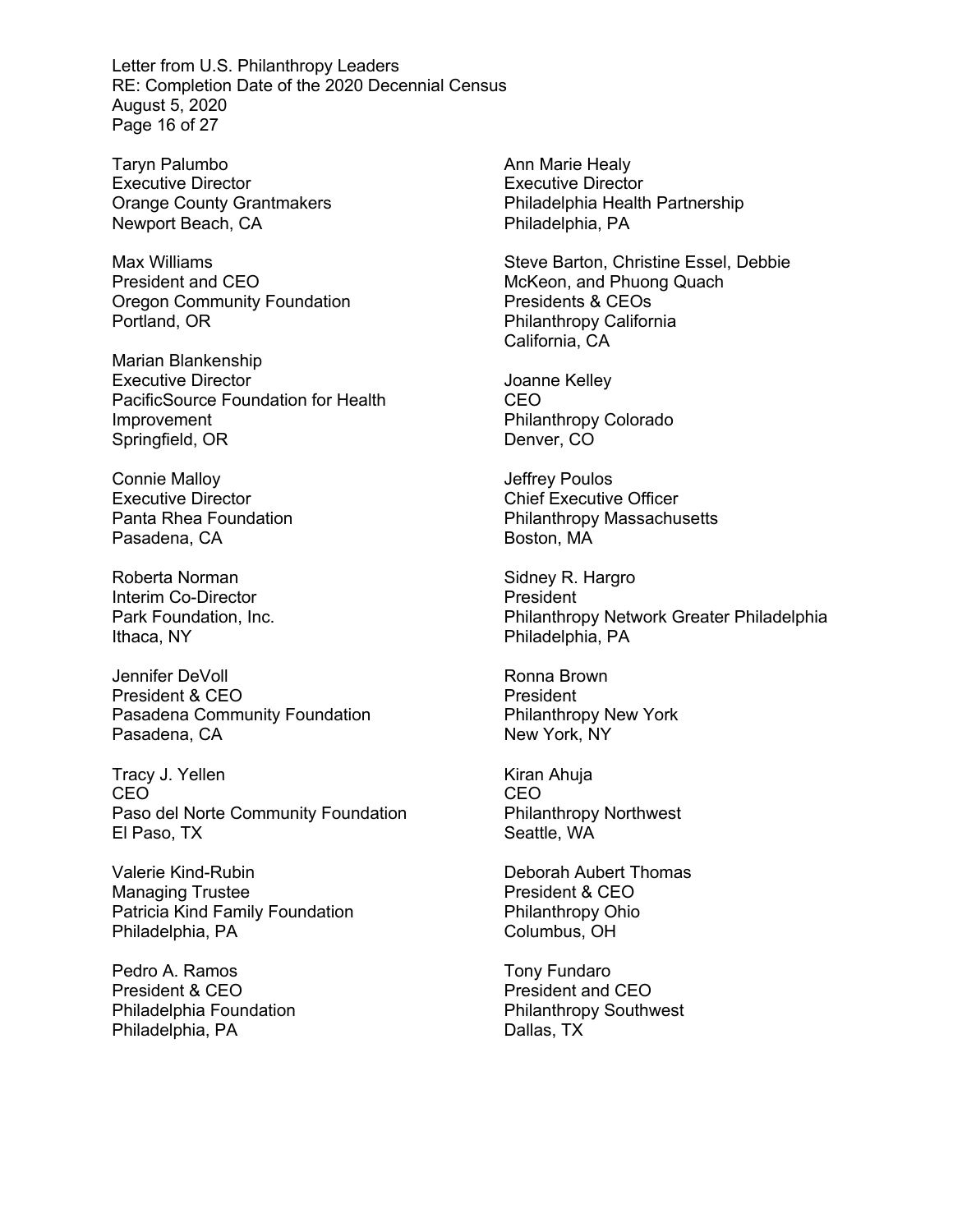Letter from U.S. Philanthropy Leaders RE: Completion Date of the 2020 Decennial Census August 5, 2020 Page 17 of 27

Paul L Daugherty President and CEO Philanthropy West Virginia Morgantown, WV

Kashif Shaikh Executive Director Pillars Fund Chicago, IL

Pamela W. Golden Executive Director Pittsburgh Child Guidance Foundation Pittsburgh, PA

Gillian Darlow CEO Polk Bros. Foundation Chicago, IL

Susie Lee Executive Director Potomac Health Foundation Woodbridge, VA

Susan Priester Trustee Priester Foundation Greenville, SC

Carolynn Brunette Managing Director Prince Charitable Trusts Washington, DC

Sarah M. Williams CEO Propel Brooklyn, NY

Paul Di Donato President & CEO Proteus Fund New York, NY

Christina Baal-Owens Executive Director Public Wise New York, NY

Elizabeth Powell President & CEO Racine Community Foundation Racine, WI

Jeremy J. Smith President Rainwater Charitable Foundation Fort Worth, TX

Shari B. Albright, Ed.D. President Raise Your Hand Texas Foundation Austin, TX

David O. Egner President and CEO Ralph C. Wilson, Jr. Foundation Detroit, MI

Diane Kaplan President & CEO Rasmuson Foundation Anchorage, AK

Brenda R. Sharpe President and CEO REACH Healthcare Foundation Overland Park, KS

M. Jordan Scott President Reissa Foundation Santa Monica, CA

LeAnne Moss Executive Director Renton Regional Community Foundation Renton, WA

Nick Chedli Carter Managing Director Resilient Democracy Fund Boston, MA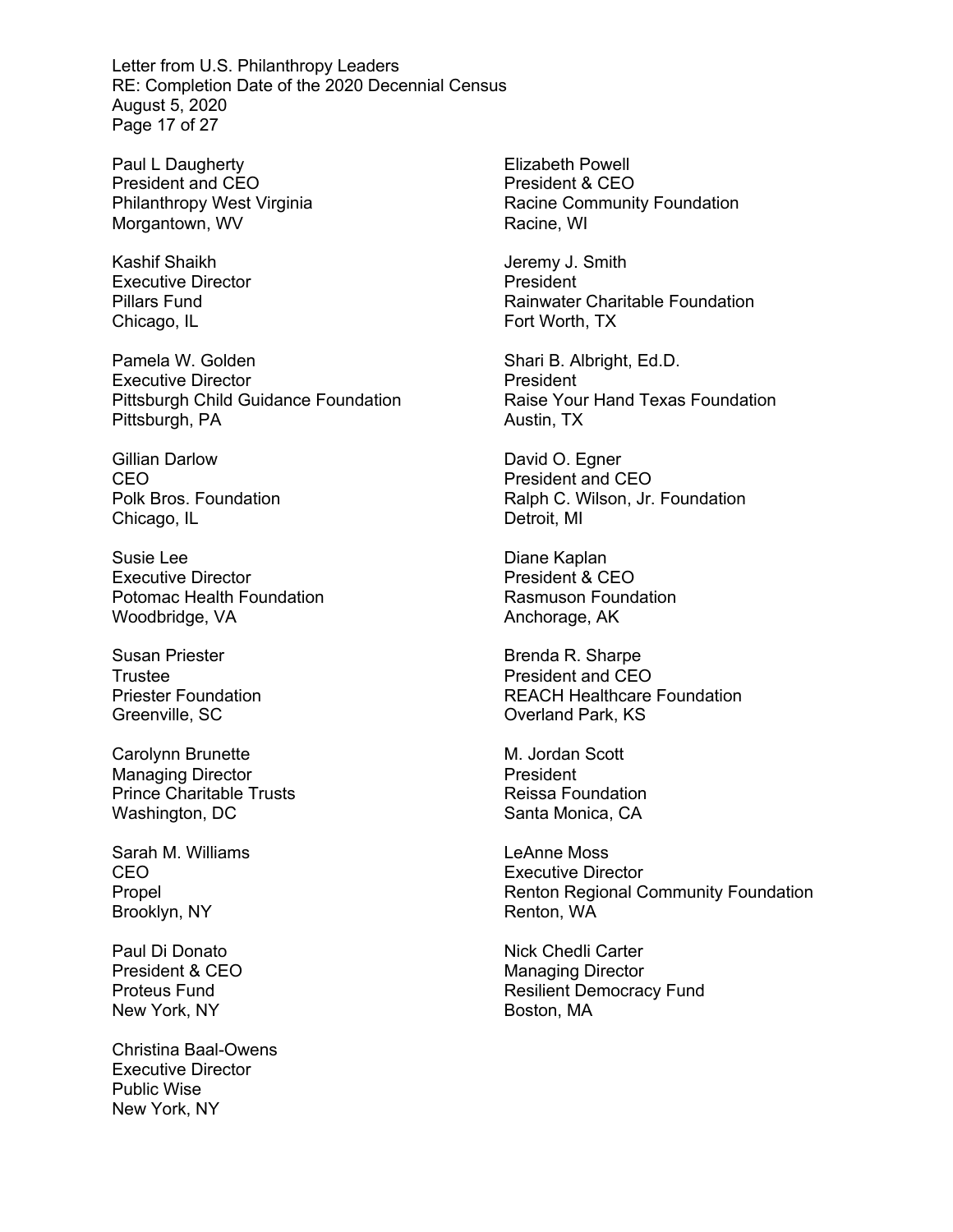Letter from U.S. Philanthropy Leaders RE: Completion Date of the 2020 Decennial Census August 5, 2020 Page 18 of 27

James A. Becker President and CEO & Philip Li President & CEO Robert Sterling Clark Foundation New York, NY

Peter P. Mithoefer President & Heather Mithoefer Trustee Robert T. Keeler Foundation El Prado, NM

Jane Brown President Robert W Deutsch Foundation Baltimore, MD

Jennifer Leonard President & CEO Rochester Area Community Foundation Rochester, NY

Stephen Heintz President Rockefeller Brothers Fund New York, NY

Lindy Eichenbaum Lent President & CEO Rose Community Foundation Denver, CO

Dale Mitchell Executive Director Rosenlund Family Foundation Philadelphia, PA

Eric J. Jolly, Ph.D. President & CEO Saint Paul & Minnesota Foundation Saint Paul, MN

Raquel Thueme President Ruth Mott Foundation Flint, MI

Linda Beech Cutler CEO Sacramento Region Community Foundation Sacramento, CA

John Shoos Executive Director Sam L. Cohen Foundation Portland, ME

Alfred L. Castle Executive Director Samuel N. and Mary Castle Foundation Honolulu, HI

Sarah Martinez-Helfman President Samuel S. Fels Fund Philadelphia, PA

Debbie McKeon President & CEO San Diego Grantmakers San Diego, CA

Fred Blackwell Chief Executive Officer San Francisco Foundation San Francisco, CA

Christa Coggins Acting President & CEO Santa Fe Community Foundation Santa Fe, NM

Jeanine Saperstein Philanthropist Saperstein Home Office Piedmont, CA

Juliet Le Program Officer Satterberg Foundation Seattle, WA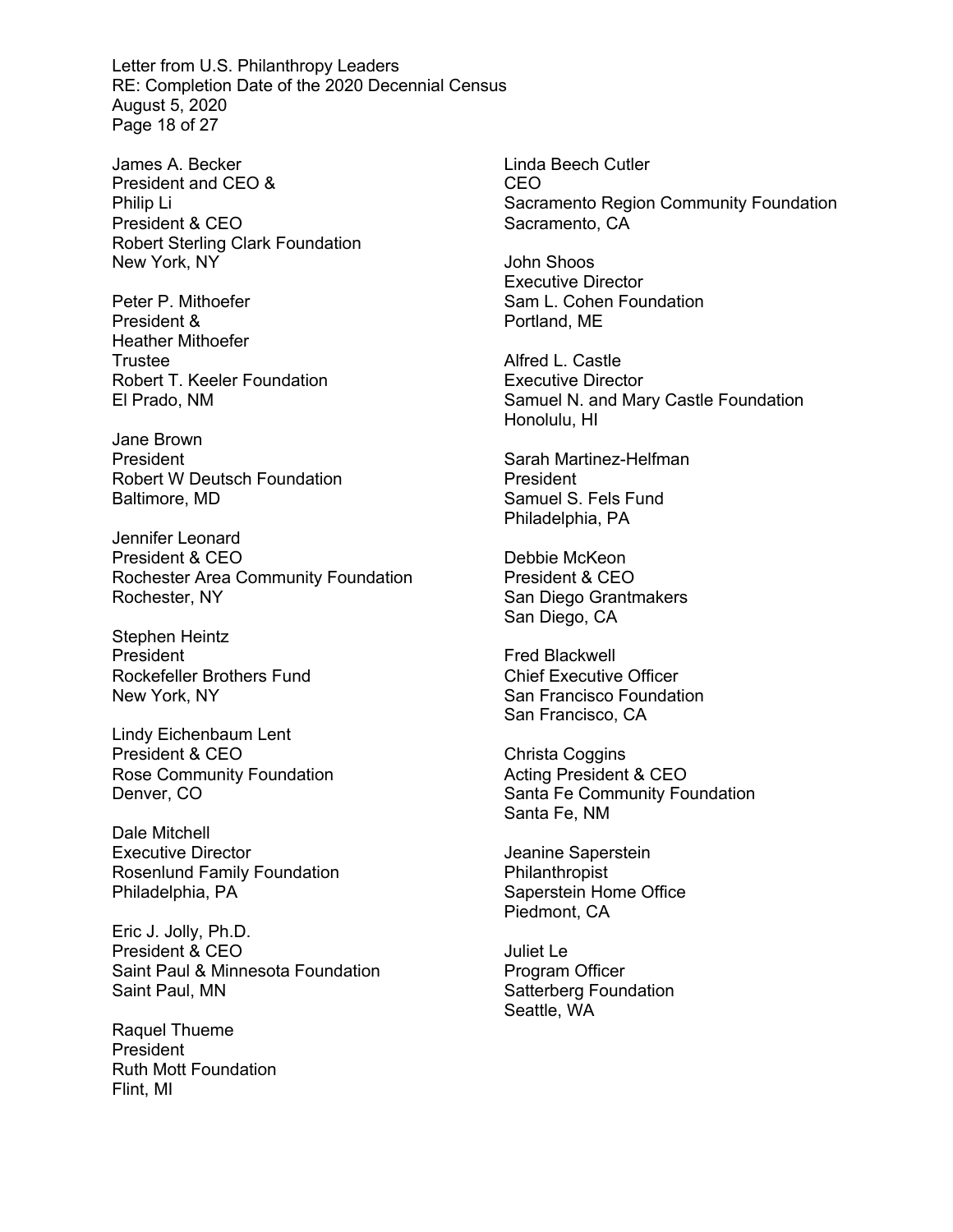Letter from U.S. Philanthropy Leaders RE: Completion Date of the 2020 Decennial Census August 5, 2020 Page 19 of 27

Barbara Rackes CEO SC Women's Leadership Network (SC Women in Leadership, SC WIL) Columbia, SC

Mike Pratt President Scherman Foundation New York City, NY

Annette Strickland Executive Director Schumann Fund for New Jersey Montclair, NJ

Daniel Hildreth Advisor Seal Bay Fund Portland, ME

Nicole Taylor President and CEO Silicon Valley Community Foundation Mountain View, CA

Julie Kidd Executive Director Silver Giving Foundation San Francisco, CA

Thomas C. Keith President Sisters of Charity Foundation of SC Columbia, SC

Tegan Acton President Solidarity Giving Palo Alto, CA

Lisa Sobrato Sonsini Board President & Interim CEO Sobrato Family Foundation Mountain View, CA

Jennifer Gleason Managing Director Social Venture Partners (SVP) Philadelphia Philadelphia, PA

Mary Ellen Pietruszynski Executive Director Sooch Foundation Austin, TX Chris Steed **Chair** South Carolina Grantmakers Network Columbia, SC

Diana Anderson President/CEO Southwest Initiative Foundation Hutchinson, MN

Johnette Gindling President/CEO Space Coast Health Foundation Rockledge, FL

Michael Cherry Executive Director Spirit Mountain Community Fund Grand Ronde, OR

Deanna J. James President St. Croix Foundation for Community **Development** Christiansted, St. Croix, VI

Heather K. Loglin President St. Croix Valley Foundation Hudson, WI

Amelia A.J. Bond President & CEO St. Louis Community Foundation St. Louis, MO

Molly Gochman Founder & President Stardust Fund New York, NY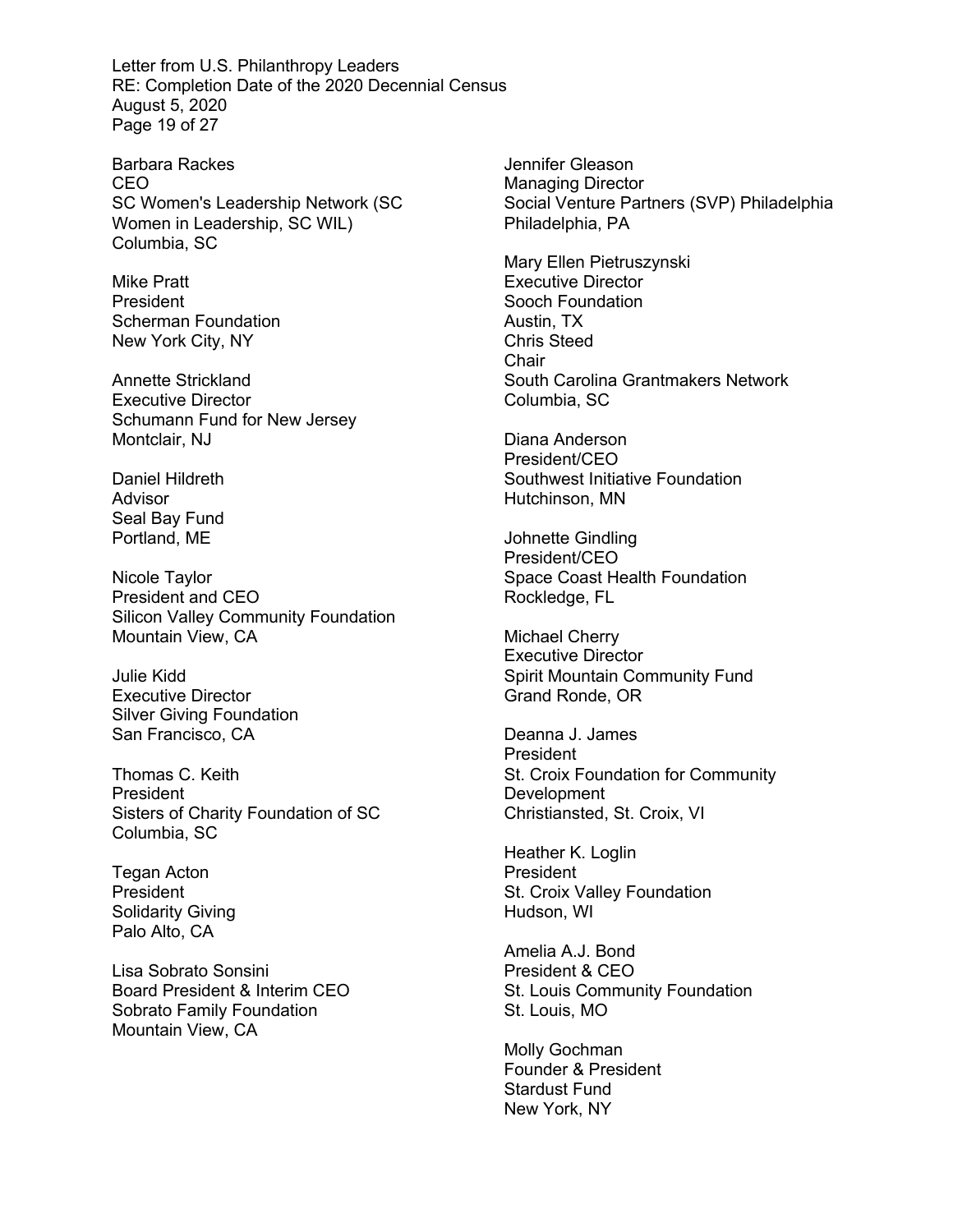Letter from U.S. Philanthropy Leaders RE: Completion Date of the 2020 Decennial Census August 5, 2020 Page 20 of 27

Melanie Matthews Project Manager Statewide Capacity Collaborative Seattle, WA

Tegan Acton President Sunlight Giving Palo Alto, CA

Allison Angeloni Director of Policy Steans Family Foundation Chicago, IL

Nancy Jacobs Founder, President & CEO Sundance Family Foundation St Paul, MN

Don Chen President Surdna Foundation New York, NY

Fo-Ching Lu President SYL Foundation Bellevue, WA

Lisa M. O'Brien Foundation Director Taos Community Foundation Taos, NM

Carmel Borders President Tapestry Foundation Austin, TX

Priya Bery CEO Tarsadia Foundation Newport Beach, CA

Jennifer Esterline **Director** Texas Education Grantmakers Advocacy **Consortium** Austin, TX

Dena L. Jackson, Ph.D. Chief Operating Officer Texas Women's Foundation Dallas, TX

Lisa M. Hamilton President and CEO The Annie E. Casey Foundation Baltimore, MD

Penelope McPhee President The Arthur M. Blank Family Foundation Atlanta, GA

Regina Bidstrup President The Bidstrup Foundation Paradise Valley, AZ

Morgan Hynd **Director** The Bingham Program Augusta, ME

Keith A. Mahoney Vice President, Communications & Public **Affairs** The Boston Foundation Boston, MA

Ann Krumboltz Co-director The Brainerd Foundation Seattle, WA

Diana Bucco President The Buhl Foundation Pittsburgh, PA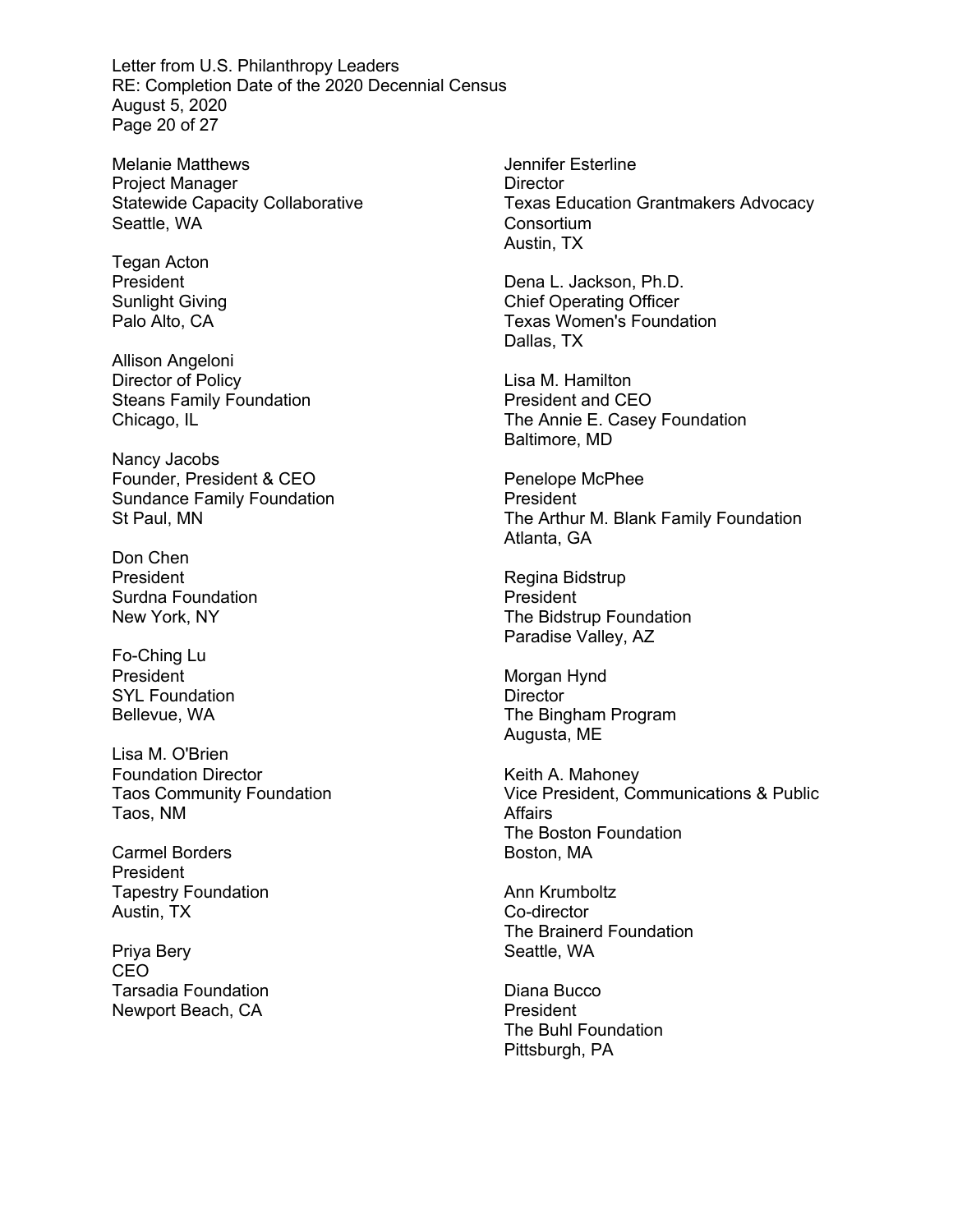Letter from U.S. Philanthropy Leaders RE: Completion Date of the 2020 Decennial Census August 5, 2020 Page 21 of 27

Chet P. Hewitt President and CEO The Center at Sierra Health Foundation Sacramento, CA

Robert K. Ross, MD President and CEO The California Endowment Los Angeles, CA

Judy Belk President and CEO The California Wellness Foundation Los Angeles, CA

Charles Butt Chairman & Charles Clines President The Charles Butt Foundation San Antonio, TX

Bob Glaves Executive Director The Chicago Bar Foundation Chicago, IL

Helene D. Gayle President & CEO The Chicago Community Trust Chicago, IL

Ronald B Richard CEO The Cleveland Foundation Cleveland, OH

Cynthia G. Addams Chief Executive Officer The Collins Foundation Portland, OR

Sean Gibbons CEO The Communications Network Washington, DC

William W. Ginsberg President and Chief Executive The Community Foundation for Greater New Haven New Haven, CT

Nina Waters President The Community Foundation for Northeast Florida Jacksonville, FL

Elizabeth K. Brazas President/CEO The Community Foundation of Western North Carolina Asheville, NC

Matthew Randazzo President & CEO The Dallas Foundation Dallas, TX

Craig Neyman Interim President and CEO The David and Lucile Packard Foundation Los Altos, CA

Michael M Parks President The Dayton Foundation Dayton, OH

Javier Alberto Soto President & CEO The Denver Foundation Denver, CO

Robert R. Falter **Trustee** The Dorothy and Marshall M. Reisman Foundation Syracuse, NY

Jennifer A. Leith Executive Director The Douty Foundation Philadelphia, PA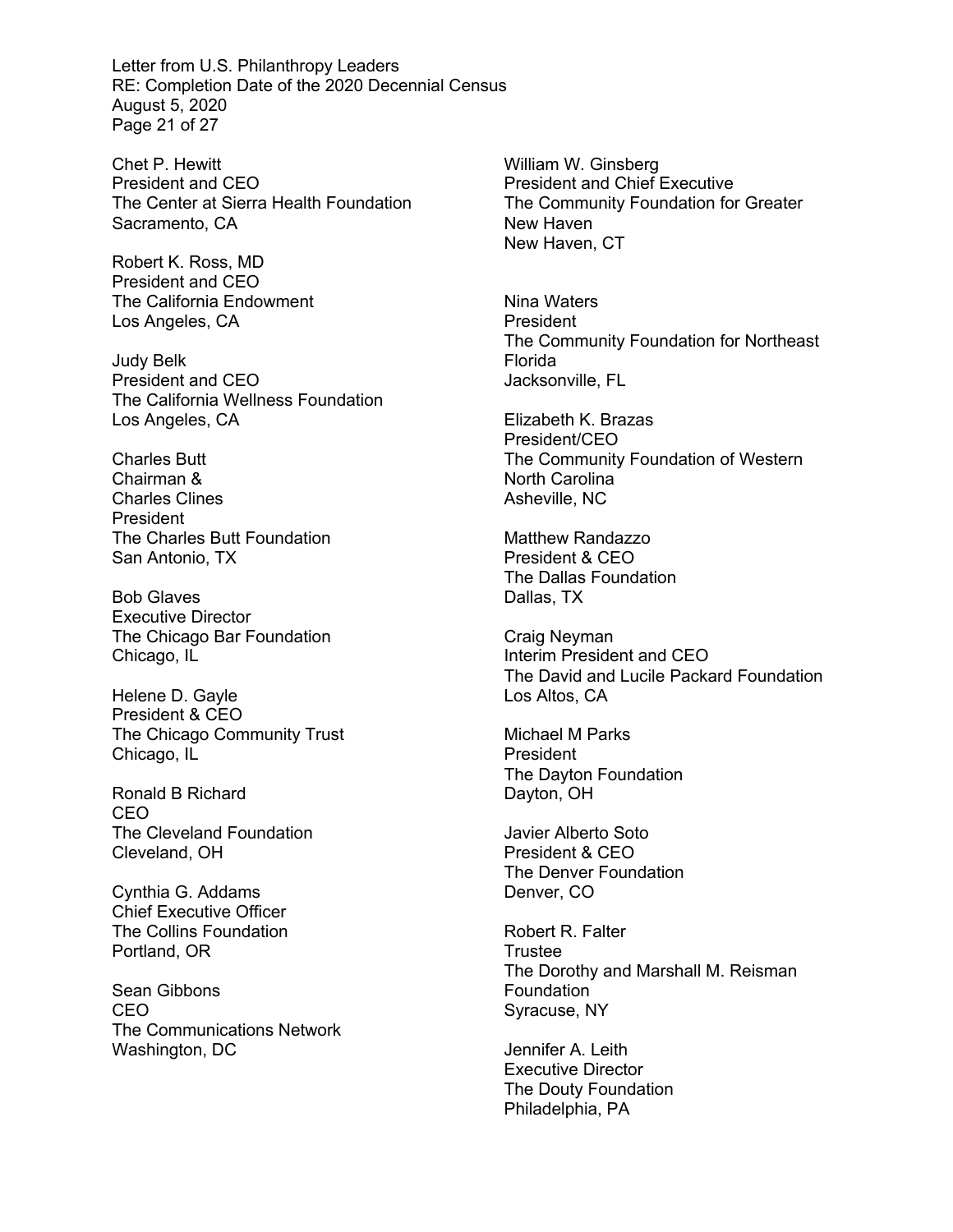Letter from U.S. Philanthropy Leaders RE: Completion Date of the 2020 Decennial Census August 5, 2020 Page 22 of 27

Andrea L. Reynolds President and CEO The Dyson Foundation Millbrook, NY

Anne Kubisch **President** The Ford Family Foundation Roseburg, OR

Frances M. Sheehan President The Foundation for Delaware County Media, PA

Kiki Jamieson President The Fund for New Jersey Princeton, NJ

David Abbott President The George Gund Foundation Cleveland, OH

Gregg Behr Executive Director The Grable Foundation Pittsburgh, PA

Barrett Brewer Founder Grant County Community Foundation, Representative County Complete Count Committee The Grant County Community Foundation Silver City, NM

Leslie Dorosin and Rebekah Saul Butler Co-Executive Directors The Grove Foundation Los Altos, CA

Michele Lew Chief Executive Officer The Health Trust San Jose, CA

Grant Oliphant President The Heinz Endowments Pittsburgh, PA

Paul A. Serini Chairman & CEO The Helen J. Serini Foundation Reisterstown, MD

Charles P. McDonald CEO The Henderson-Wessendorff Foundation Richmond, TX

Steven Taub **President** The Henry and Marilyn Taub Foundation Teaneck, NJ

Ann Marie Horner Board Chair The Horner Foundation Philadelphia, PA

Carol B. Deason Executive Director The Jackson Foundation Houston, TX

Don Howard President and CEO The James Irvine Foundation San Francisco, CA

William D. Franklin President The Jewish Federation of Reading/Berks Wyomissing, PA

Ellen S. Alberding President The Joyce Foundation Chicago, IL

Kim Philbrick McCabe Executive Director The Klarman Family Foundation Boston, MA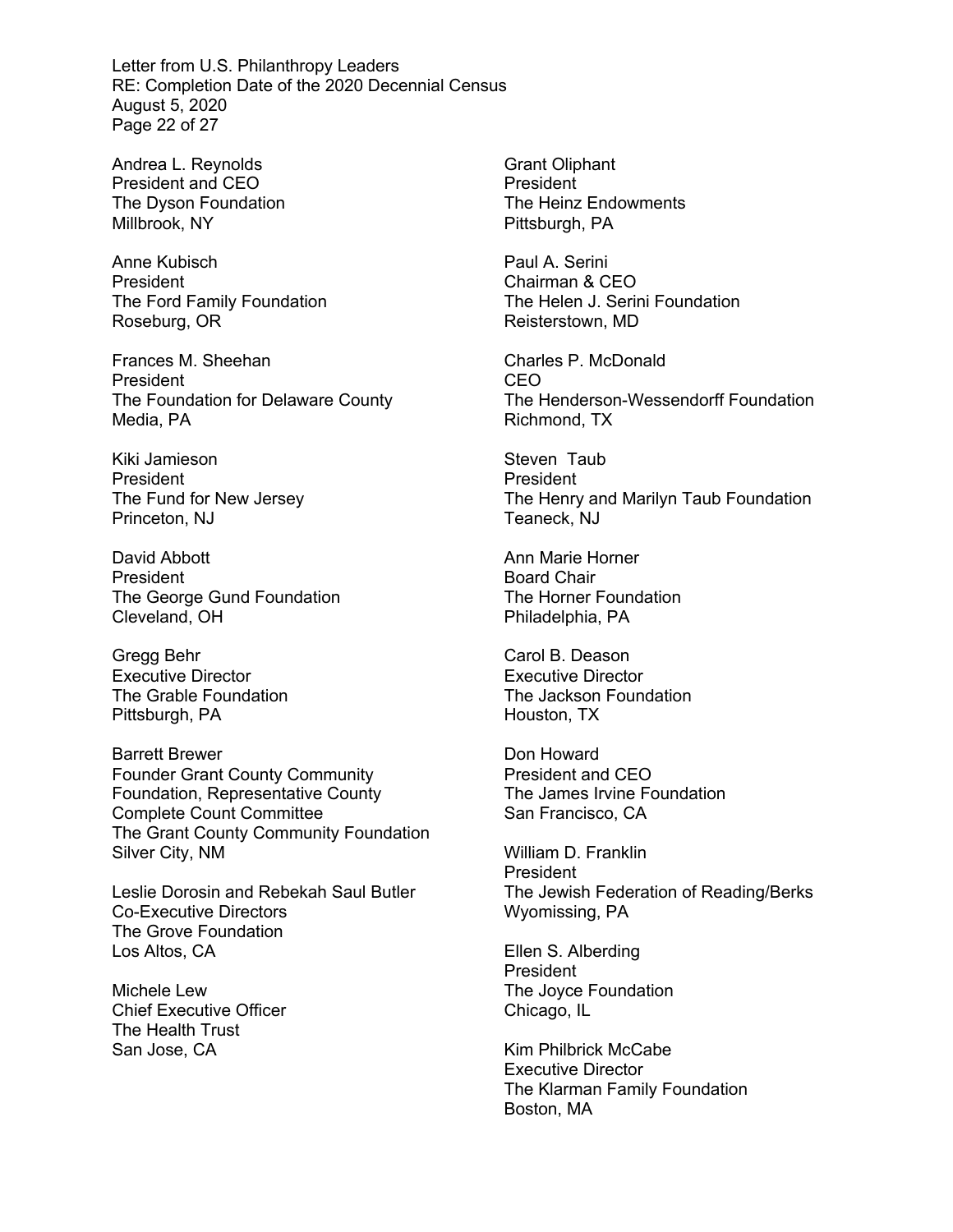Letter from U.S. Philanthropy Leaders RE: Completion Date of the 2020 Decennial Census August 5, 2020 Page 23 of 27

Rip Rapson President and CEO The Kresge Foundation Troy, MI

Crystal Hayling Executive Director The Libra Foundation San Francisco, CA

Jill C Fink Executive Director The Merchants Fund Philadelphia, PA

Rebecca Fishman Lipsey President and CEO The Miami Foundation Miami, FL

R.T. Rybak President and CEO The Minneapolis Foundation Minneapolis, MN

Erin Dale Byrd Executive Director The Partnership Funds Raleigh, NC

Janna Six Executive Director The Prentice Foundation Fairfield, CT

Debra M. Jacobs President & CEO The Patterson Foundation Sarasota, FL

Lisa Schroeder President & CEO The Pittsburgh Foundation Pittsburgh, PA

Ruth Salzman CEO The Russell Berrie Foundation Teaneck, NJ

Christine Reeves Strigaro Executive Director The Sapelo Foundation Savannah, GA

Ruth Schimel, PhD Leader, Manager The Schimel Lode Washington, DC

Mamie W. Nicholson President The Self Family Foundation Greenwood, SC

Denise Mayotte Executive Director The Sheltering Arms Foundation Minneapolis, MN

Kristin Williams **Director** The Sherwood Foundation Omaha, NE

Troy M. Hanna President & CEO The Spartanburg County Foundation Spartanburg, SC

Linda Howard Founder The TBC Fund Washington, DC

Ellen L Milgrim Principal The Tioga Foundation Philadelphia, PA

Gary Shorb Executive Director The Urban Child Institute Memphis, TN

Andi Pearl Executive Director The Volgenau Foundation McLean, VA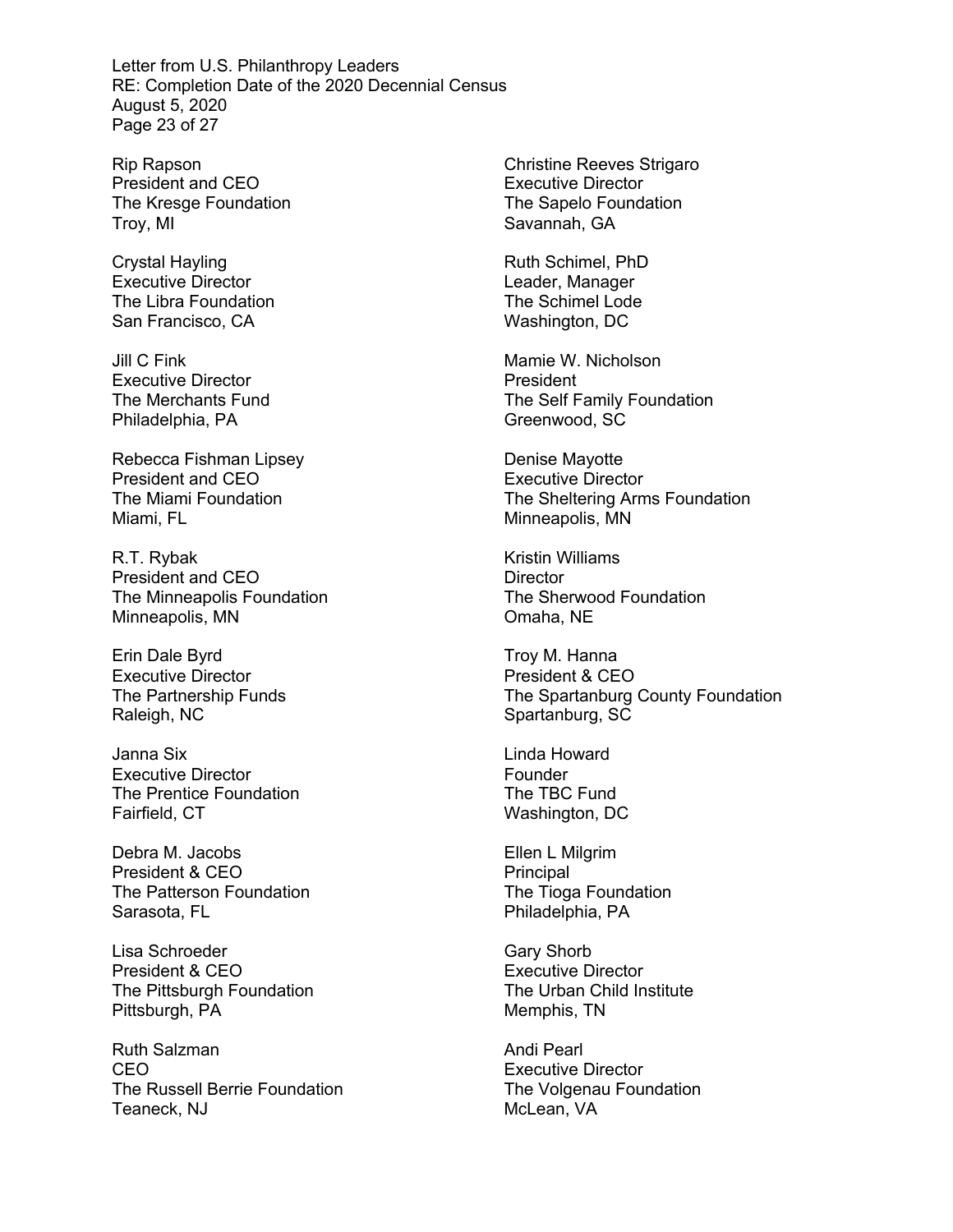Letter from U.S. Philanthropy Leaders RE: Completion Date of the 2020 Decennial Census August 5, 2020 Page 24 of 27

Sue Van President & CEO The Wallace H. Coulter Foundation Miami, FL

Joseph Pyle **President** Thomas Scattergood Behavioral Health Foundation Philadelphia, PA

John Esterle Co-Executive Director The Whitman Institute San Francisco, CA

Carol Butera President/CEO The William G & Marie Selby Foundation Sarasota, FL

Allan Oliver Executive Director Thornburg Foundation Santa Fe, NM

Denise R. Sobel President Tikkun Olam Foundation, Inc. New York, NY

Madeleine McGee President Together SC Columbia, SC

Kristin Boyer Executive Director Trellis Foundation Round Rock, TX

Lori O'Keefe President & CEO Triangle Community Foundation Durham, NC

Tuti Scott Interim CEO Tides Foundation San Francisco, CA

Chloe Knight Tonney President and CEO Trident United Way North Charleston, SC

Nora Moreno Cargie President Tufts Health Plan Foundation Watertown, MA

Taryn Higashi Executive Director Unbound Philanthropy New York, NY

Sigrid Lundby President Union Benevolent Association Philadelphia, PA

David Jordan President and CEO United Methodist Health Ministry Fund Hutchinson, KS

Dave Biemesderfer President & CEO United Philanthropy Forum Washington, DC

Naomi Lett President and CEO United Way Association of SC Columbia, SC

Kevin Zwick CEO United Way Bay Area San Francisco, CA

David C Smith CEO United Way for Greater Austin Austin, TX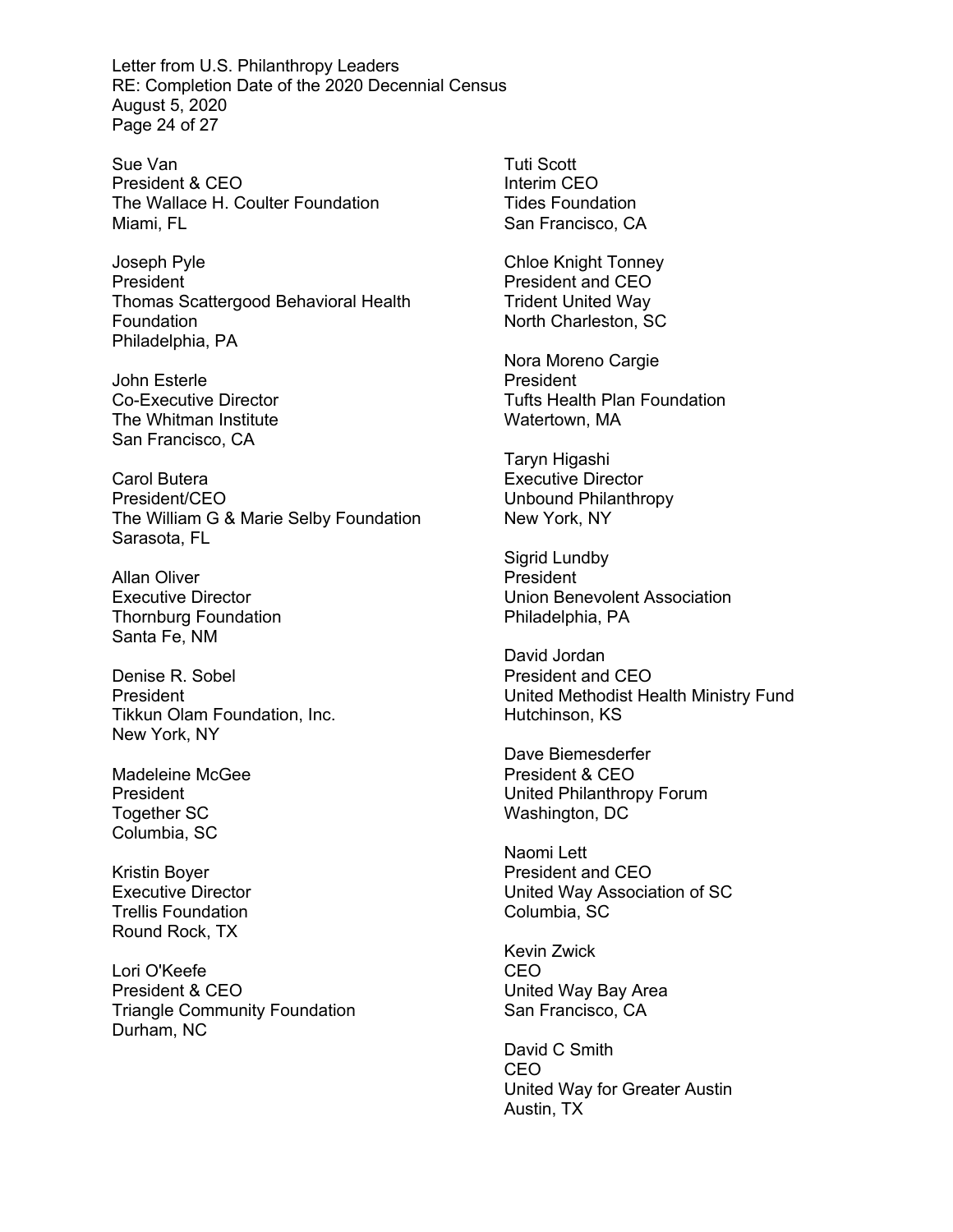Letter from U.S. Philanthropy Leaders RE: Completion Date of the 2020 Decennial Census August 5, 2020 Page 25 of 27

Michael Weiner President and CEO United Way of Buffalo & Erie County Buffalo, NY

Gloria Aftanski President, CEO United Way of Central Jersey Milltown, NJ

Rodney Prunty President & CEO United Way of Central New Mexico Albuquerque, NM

M. Martha Cranley Vice President United Way of Dane County Madison, WI

Blakely Roof President & CEO United Way of Horry County Conway, SC

Gordon McHenry, Jr. President and CEO United Way of King County Seattle, WA

Brenda Episcopo President and CEO United Way of New York State Latham, NY

Rhonda Jasper Executive Director United Way of Seneca County Portland, OR

Bobbi Watt Geer President & CEO United Way of Southwestern PA Pittsburgh, PA

Cindy Adams President/CEO United Way of the Columbia-Willamette Portland, OR

Jeannie Montano President & CEO United Way of the Dutchess-Orange Region Poughkeepsie, NY Dale Douthat President/CEO United Way of the Lowcountry Beaufort, SC

Tom Gabriel President and CEO United Way of Westchester and Putnam White Plains, NY

Troy Nutter Interim CEO United Way of Whatcom County Bellingham, WA

Lindsay Torrico Senior Director of Policy and Advocacy United Way Worldwide Alexandria, VA

Dirk A. Butler Vice President of Community Impact and Engagement United Way, National Capital Area Washington, DC

Pete Manzo President & CEO United Ways of California South Pasadena, CA

Carol Thompson Cole President & CEO Venture Philanthropy Partners Washington, DC

Jim Cooper President & CEO United Ways of the Pacific Northwest Olympia, WA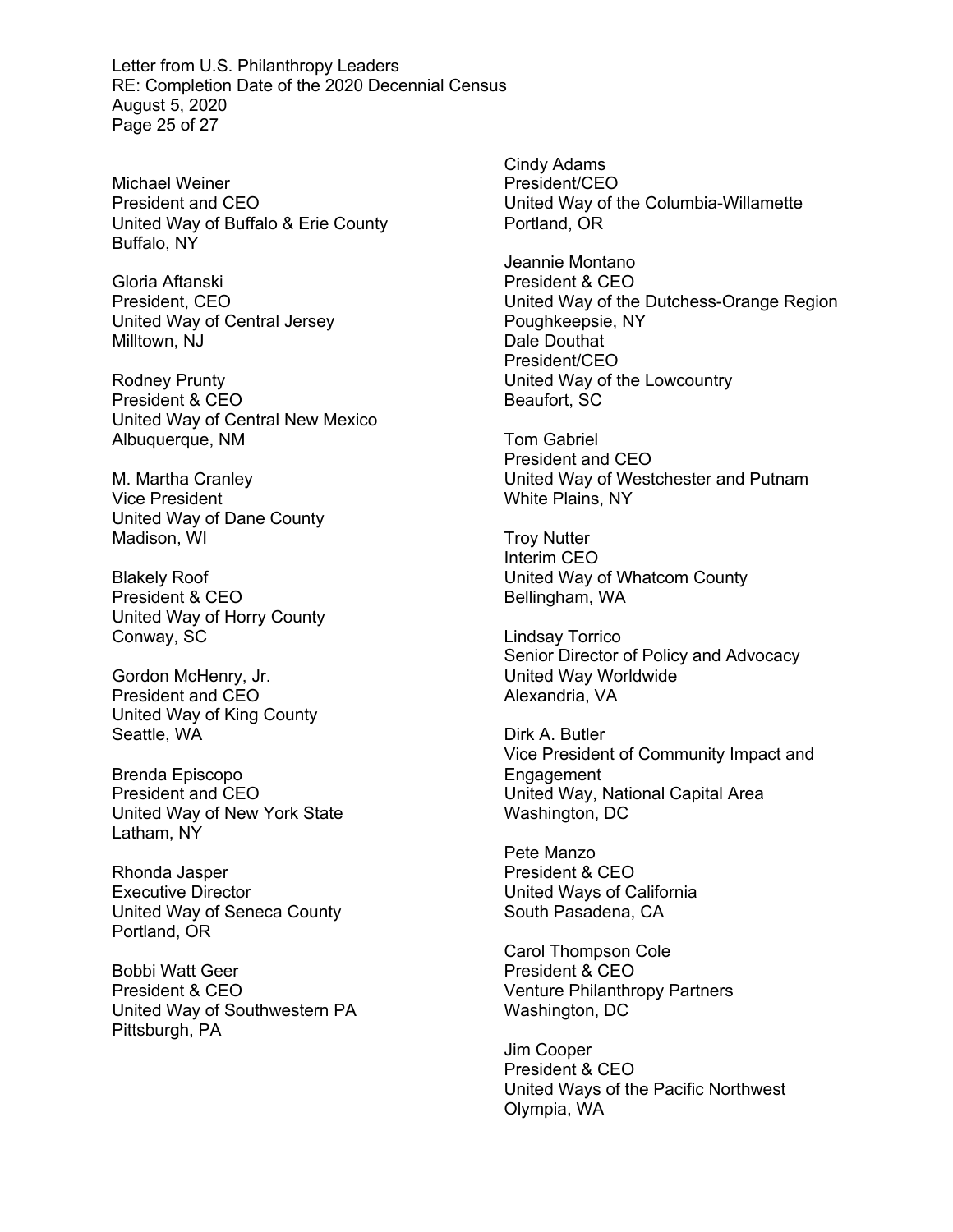Letter from U.S. Philanthropy Leaders RE: Completion Date of the 2020 Decennial Census August 5, 2020 Page 26 of 27

Carla Vargas Jasa President and CEO Valley of the Sun United Way Phoenix, AZ

Nick J. Palazzetti Senior Development Officer Verland Foundation Sewickley, PA

Irene Cooper-Basch Executive Officer Victoria Foundation Newark, NJ

Suzanne Pfister President & CEO Vitalyst Health Foundation Phoenix, AZ

Robert N. DiLeonardi Executive Director VNA Foundation Chicago, IL

William G Payne President W.C. Payne Foundation Dallas, TX

Kathleen McLaughlin President Walmart Foundation Bentonville, AR

La June Montgomery Tabron President and CEO W.K. Kellogg Foundation Battle Creek, MI

Angel Johnson-Brebner **Director** Waccamaw Community Foundation Murrells Inlet, SC

Ashley Allison Executive Director Waco Foundation Waco, TX

Stacie Ma'a President Wallace Alexander Gerbode Foundation Berkeley, CA

Ellen Dorsey Executive Director Wallace Global Fund Washington, DC

Kathleen McLaughlin President Walmart Foundation Bentonville, AR

Jennifer Lockwood-Shabat President & CEO Washington Area Women's Foundation Washington, DC

N. Elizabeth McCaw President & CEO Washington Women's Foundation Seattle, WA

Katherine Louw Executive Director Watterson Family Foundation Bluffton, SC

Jessica Slade Executive Leadership Officer Webber Family Foundation Austin, TX

Fred Ali President & CEO Weingart Foundation Los Angeles, CA

Hanh Le Executive Director Weissberg Foundation Arlington, VA

Ed Kissam Co-Trustee Werner-Kohnstamm Family Giving Fund Oakland, CA